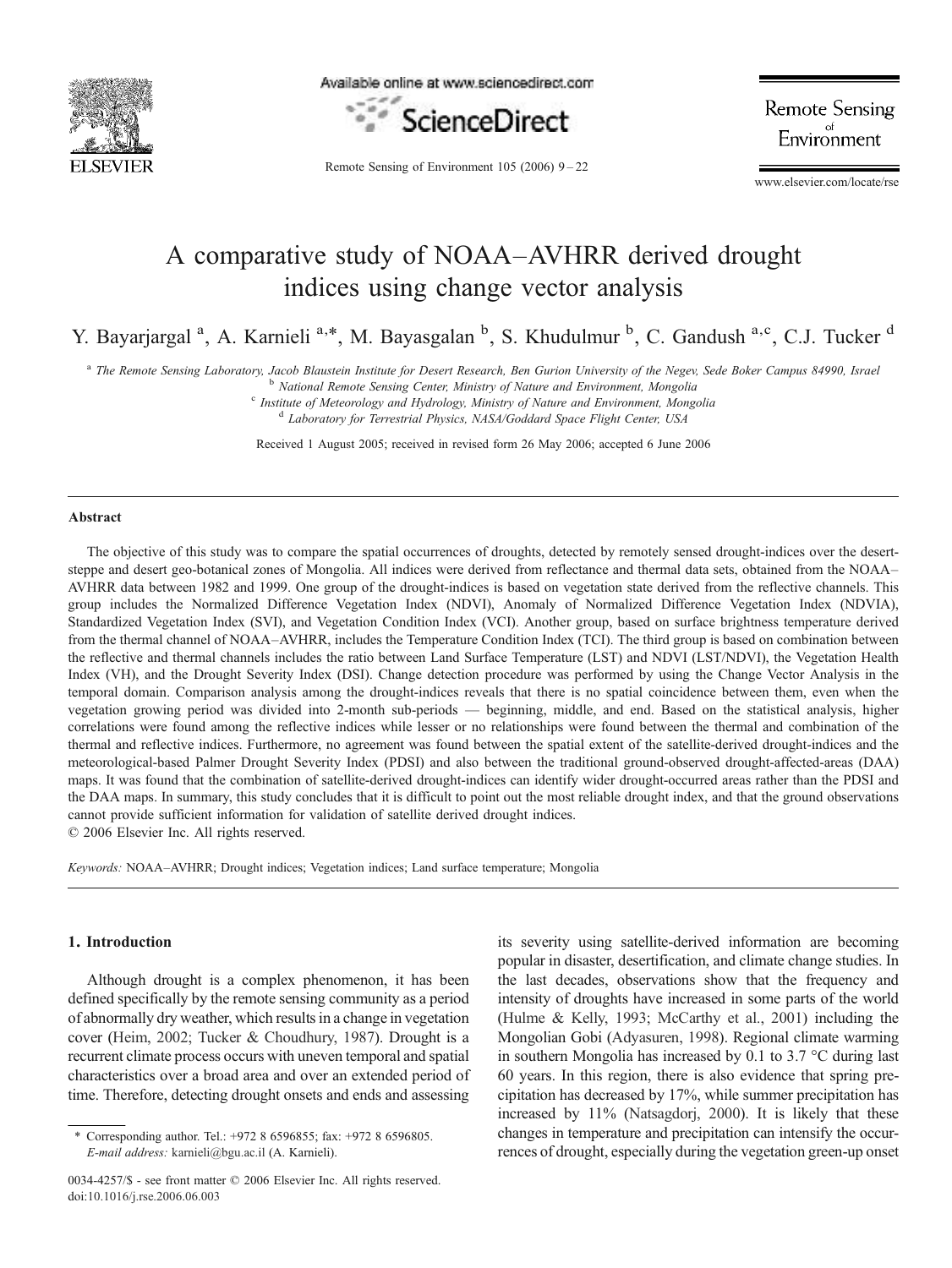time. Moreover, it was reported that the frequency of drought in the spring and summer has increased from  $1-2$  to  $3-4$  times every 5 years in the Gobi region (Bolortsetseg, Bayasgalan, Dorj, Natsagdorj, & Tuvaansuren, 2000). Drought has a disturbing effect not only on agricultural productivity and hydrological resources but also on the natural vegetation, and hence it may accelerate desertification processes when associated with destructive human activities (i.e., overgrazing) in semi-arid pastureland areas of Mongolia.

Traditionally, information on drought-affected-areas (DAA) for a certain year at a local administrative level (Soum) is derived from summertime weather observation in terms of agro-meteorological parameters (such as pasture yield, air temperature, and precipitation). Weather was categorized as favorable conditions, semidrought, and drought, in connection with suitability for livestock grazing. Such descriptive information has been archived only in tabular, rather than cartographic, form at the Meteorological Institute of Mongolia. The DAA indicates if a drought event was observed but it does not provide any information on vegetation phenology or drought intensity on spatial and temporal domains.

With regard to the above drought definition, changes in vegetation cover detected by remote sensing in the temporal and spatial domains have been using as indicator of droughts. As integrated pressure of a deficiency of precipitation over a certain period and other climatic factors such as high temperature, high wind, and low relative humidity in particular area, droughts generally result in reduced green vegetation cover. Even though drought has a specific duration (e.g., weeks, months, years) and has decreasing results in soil moisture and vegetation growth, it ends whenever a region receives precipitation. When drought stops, reduced vegetation cover caused by the drought might recover (Nicholson et al., 1998; Prince et al., 1998) although this process occurs over time (Diouf & Lambin, 2001). In this context, the aim of the remote sensing change detection process is to measure the degree or cumulative impact of drought-related changes on the vegetation cover over time. Although a variety of change detection techniques, using remotely sensed data, have been formulated and frequently reviewed in the literature (e.g., Lunetta & Elvidge, 1998; Singh, 1989), selection of the most appropriate method for studying vegetation cover changes caused by droughts is challenging. This is because different types of change due to droughts can occur concurrently and may be interpreted in different ways. Change Vector Analysis (CVA) is a powerful change detection algorithm (Cohen & Fiorella, 1998) and can be used to detect vegetation cover changes with respect to droughts in long-term data analysis. Although CVA was developed for two spectral bands of Landsat MSS data (Kauth & Thomas, 1976), it is applicable either to any number of spectral bands or to any amount of temporal data. Virag and Colwell (1987) conceptually extended the procedure of CVA into *N*dimensional space by using a multispectral positive and negative "sector code" accounting system, since calculation of angles of change vectors in many-dimensional space is often desirable to implement some type of simplification. By this accounting system, in each of the *N*-dimensions, the spectral change vector can get either a positive or negative code on 2N directions (Virag & Colwell, 1987). Johnson and Kasischke (1998) provided good examples of how to use the "sector code" system and how it relates to the change magnitude in change image composition. While CVA was introduced nearly two decades ago, this method has been frequently using for forest change and general land use changes (Cohen & Fiorella, 1998; Collins & Woodcock, 1996; Malila, 1980). An extension of CVA on time series observations has been used to monitor land use changes in West Africa (Lambin & Strahler 1994a). Degree and duration of drought events can be characterized by CVA as variations in magnitude and direction of the vector of vegetation cover over successive periods (Lambin & Ehrlich, 1997; Lambin & Strahler, 1994a,b).

Among other applications related to vegetation studies, numerous researchers investigated the possibility of assessing and monitoring droughts (e.g., McVicar & Jupp, 1998) using either reflective or combined responses of reflective and thermal data derived from the Advanced Very High Resolution Radiometer (AVHRR) onboard the National Oceanic and Atmospheric Administration (NOAA) satellites. The NOAA–AVHRR is the most widely applied spaceborne sensor for investigating droughts. The sensor has been orbiting the globe since the late 1970s with five spectral channels, one in the visible, one in the near infrared, one in the mid-infrared, and two in the thermal range. The sensor's data (1981–2001) is archived, maintained, and distributed by NASA (http://daac.gsfc.nasa.gov/landbio/). Its land products, Normalized Difference Vegetation Index (NDVI) and brightness temperatures, are widely used. The NDVI (Table 1) is based on the difference between the maximum absorption of radiation in the red spectral region (due to the chlorophyll pigments) and the maximum reflectance in the near infrared spectral region (due to the leaf cellular structure), and the fact that soil spectra, lacking these mechanisms, typically do not show such dramatic spectral difference (Tucker, 1979). Many studies show that NDVI can be a useful index for studying vegetation and ecosystems in semi-arid environments where vegetation cover is less than 30% (Huete & Tucker, 1991; Karnieli et al., 1996). Significant relationships between time series of NDVI and various vegetation indicators including green Leaf Area Index (LAI), green biomass production, as well as rainfall or soil moisture in semi-arid environments have been reported (Hielkema et al., 1986; Maselli et al., 1993; Nicholson & Farrar, 1994; Peters & Eve, 1995; Richard & Poccard, 1998; Schmidt & Karnieli, 2000; Tucker et al., 1985). Consequently, NOAA–AVHRR derived NDVI and other related indices (e.g., NDVI anomaly, integrated or standardized NDVI, Global Vegetation Index, Vegetation Condition Index, etc.) have been successfully used to identify and monitor areas affected by drought at regional and local scales (Gonzalez-Alonso et al., 1995, 2000; Ji & Peters, 2003; Liu & Negron-Juarez, 2001; Malingreau, 1986; Nicholson et al., 1998; Peters et al., 1993; Salinas-Zavala et al., 2002; Srivastava et al., 1997; Tucker, 1989; Tucker & Choudhury, 1987).

Tucker and Choudhury (1987) found that NDVI could be used as a response variable to identify and quantify drought disturbance in semi-arid and arid lands since its low values correspond to stressed vegetation. Recently, Ji and Peters (2003) found that NDVI is an effective indicator of vegetation response to drought in the Great Planes of the USA, based on the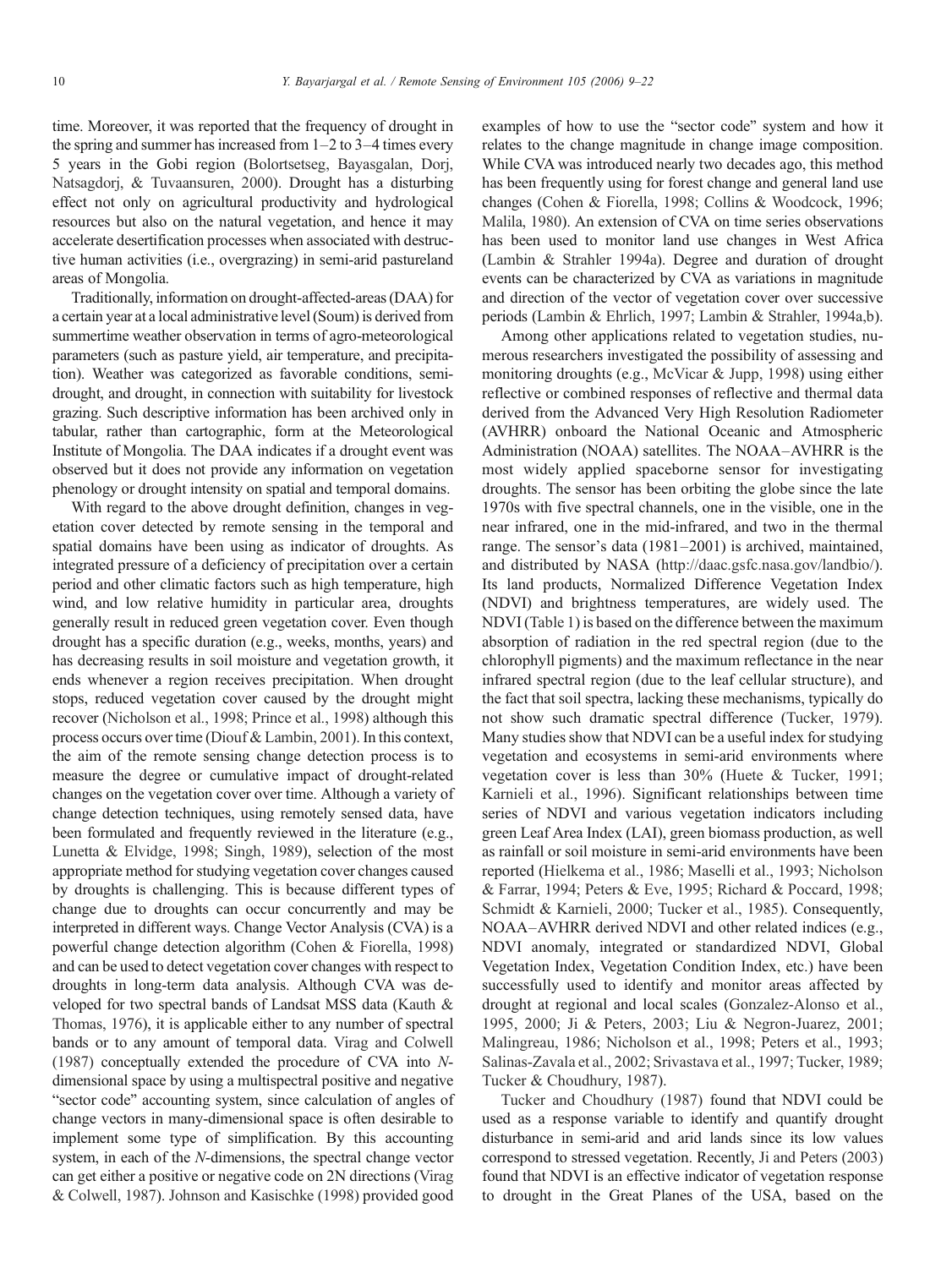Table 1 The NOAA–AVHRR images-derived and meteorological-measured drought-indices

| Drought indices                                                  | Formula*                                                                                                                                                                                                                                                               | Source and reference                                                                |
|------------------------------------------------------------------|------------------------------------------------------------------------------------------------------------------------------------------------------------------------------------------------------------------------------------------------------------------------|-------------------------------------------------------------------------------------|
| (1) Normalized Difference<br>Vegetation Index (NDVI)             | $\text{NDVI}_{ijk} = \frac{(\text{NIR}_{ijk} - R_{ijk})}{(\text{NIR}_{iik} + R_{iik})}$                                                                                                                                                                                | Ji & Peters, 2003;<br>Tucker, 1979; Tucker & Choudhury, 1987                        |
| (2) Anomaly of Normalized<br>Difference Vegetation Index (NDVIA) | $NDVIA_{iik} = \overline{NDVI}_{ii} - NDVI_{iik}$                                                                                                                                                                                                                      | Anyamba et al., 2001                                                                |
| (3) Standardized Vegetation<br>Index (SVI)                       | $\frac{\text{SVI}_{ijk} = (\text{NDVI}_{ijk} - \overline{\text{NDVI}}_{ij})}{\sigma\text{NDVI}_{ii}}$                                                                                                                                                                  | Liu & Negron-Juarez, 2001;<br>Peters et al., 2002                                   |
| (4) Vegetation Condition<br>Index (VCI)                          | $\text{VCI}_{ijk} \frac{\text{(NDVI}_{ijk} - \text{NDVI}_{i,\text{min}})}{\text{(NDVI)}_{i,\text{max}} - \text{NDVI}_{i,\text{min}})}$                                                                                                                                 | Kogan, 1990, 1995, 1997, 2000                                                       |
| (5) Temperature Condition<br>Index (TCI)                         | $\text{TCI}_{ijk} = \frac{(\text{BT}_{i,\text{max}} - \text{BT}_{ijk})}{(\text{BT}_{i,\text{max}} - \text{BT}_{i,\text{min}})}$                                                                                                                                        | Kogan, 1995, 1997, 2000                                                             |
| (6) Vegetation Health<br>Index $(VH)$                            | $VH_{ijk} = 0.5^{*}VCl_{ijk} + 0.5^{*}TCl_{ijk}$                                                                                                                                                                                                                       | Kogan, 1997, 2000, Kogan et al., 2004                                               |
| (7) Ratio between LST and<br>NDVI (LST/NDVI)                     | $LST_{iik}/NDVI_{iik}$                                                                                                                                                                                                                                                 | Karnieli & Dall'Olmo, 2003;<br>Lambin & Ehrlich, 1996;<br>McVicar & Bierwirth, 2001 |
| (8) Drought Severity<br>Index (DSI)                              | $DSI_{iik} = \Delta LST_{iik} - \Delta ANDVI_{iik};$<br>$\Delta \text{LST}_{ijk} = (\overline{\text{LST}}_{ij} - \text{LST}_{ijk}) / \sigma \text{LST}_{ij}$<br>$\Delta \text{NDVI}_{ijk} = (\overline{\text{NDVI}}_{ii} - \text{NDVI}_{ijk})/\sigma \text{NDVI}_{ii}$ | Bayarjargal et al., 2000                                                            |
| (9) Palmer Drought Severity<br>Index (PDSI)                      | $\text{PDSI}_{ijk} = \text{PDSI}_{ik} \{j-1+$<br>$\left[\frac{Z_{ijk}}{3} + 0.103 * \text{PDSI}_{ij-1k}\right]$                                                                                                                                                        | Dai et al., 2004; Palmer, 1965;<br>National Drought Mitigation Center, 2003         |

⁎NIR*ijk* and *<sup>R</sup>ijk* — reflectance values at the near-infrared (channel 2) and red (channel 1) wavelengths of NOAA–AVHRR, respectively, for pixel *<sup>i</sup>* during month *<sup>j</sup>* for year *k*. Note that *j* can be also referred to 8-day (e.g. MODIS data), 10-day (e.g. PAL AVHRR), 14-day (1 km AVHRR), 16-day (1 km MODIS), depending on the time intervals of data sets.

NDVI $_{ijk}$  — monthly NDVI for pixel *i* in month *j* for year *k*.

 $\overline{\text{NDVI}}_{ij}$  — multiyear average NDVI for pixel *i* in month *j*.

σNDVI*ij* — standard deviation of NDVI for pixel *i* in month *j*.

NDVI*i*,min and NDVI*i*,max — multiyear minimum and maximum NDVI, respectively, for pixel *i*.

BT*ijk* — brightness temperature at channel 4 for pixel *i* in month *j* for year *k*.

BT*i*,min and BT*i*,max — multiyear minimum and maximum brightness temperature, respectively, for pixel *i*.

 $LST_{ijk}$  — land surface temperature for pixel *i* in month *j* for year *k*.

 $\overline{\text{LST}}_{ii}$  — multiyear average LST for pixel *i* in month *j*.

 $\sigma$ LST<sub>*ij*</sub> — standard deviation of LST for pixel *i* in month *j*.

PDSI*ijk* and PDSI*ij*−1*<sup>k</sup>* — monthly PDSI for pixel *i* for year *k* in a current month *j* and previous month *j*−1.

 $Z_{ijk}$  — monthly moisture status for pixel *i* in month *j* for year *k*.

relationships between the NDVI and meteorological-drought index. Since NDVI has proven that it represents vegetation responses in a timely manner to climate variability as a normalized ratio, the Vegetation Condition Index (VCI, Table 1), which is NDVI normalization for each pixel based on minimum and maximum NDVI values over time, was developed by Kogan (1990, 1995) in order to relatively assess changes in the NDVI signal through time by reducing the influence of local ecosystem variables. Anyamba et al. (2001) used NDVI anomaly (NDVIA, Table 1), which is a departure of NDVI from its long-term average for a specific month, in order to indicate drought conditions as compared to the average on a range of time scales. More recently, historical drought induced by El Niño Southern Oscillation in northeast Brazil, coincided with the NDVIA when it was standardized based on its standard deviation (Liu & NegronJuarez, 2001). In addition, the probability of the standardized NDVI anomaly, the Standardized Vegetation Index (SVI, Table 1), has been used to monitor areas affected by drought and vegetation conditions in terms of relative greenness at pixel level over time periods (Peters et al., 2002). The NDVIA and SVI have been successfully used to monitor drought conditions over Africa and America (Anyamba et al., 2001; Peters et al., 2002; http://svs.gsfc. nasa.gov/stories/drought/index.html; http://www.drought.unl.edu/ dm/index.html).

Gutman (1990) showed that the thermal data from polar orbiters might be useful for detecting the inter-annual changes in surface moisture, when the change in the vegetation index fails to produce a significant signal. Several authors used a thermal and a combined responses of reflective (e.g., NDVI, VCI) and thermal (e.g., land surface temperature (LST), brightness temperature)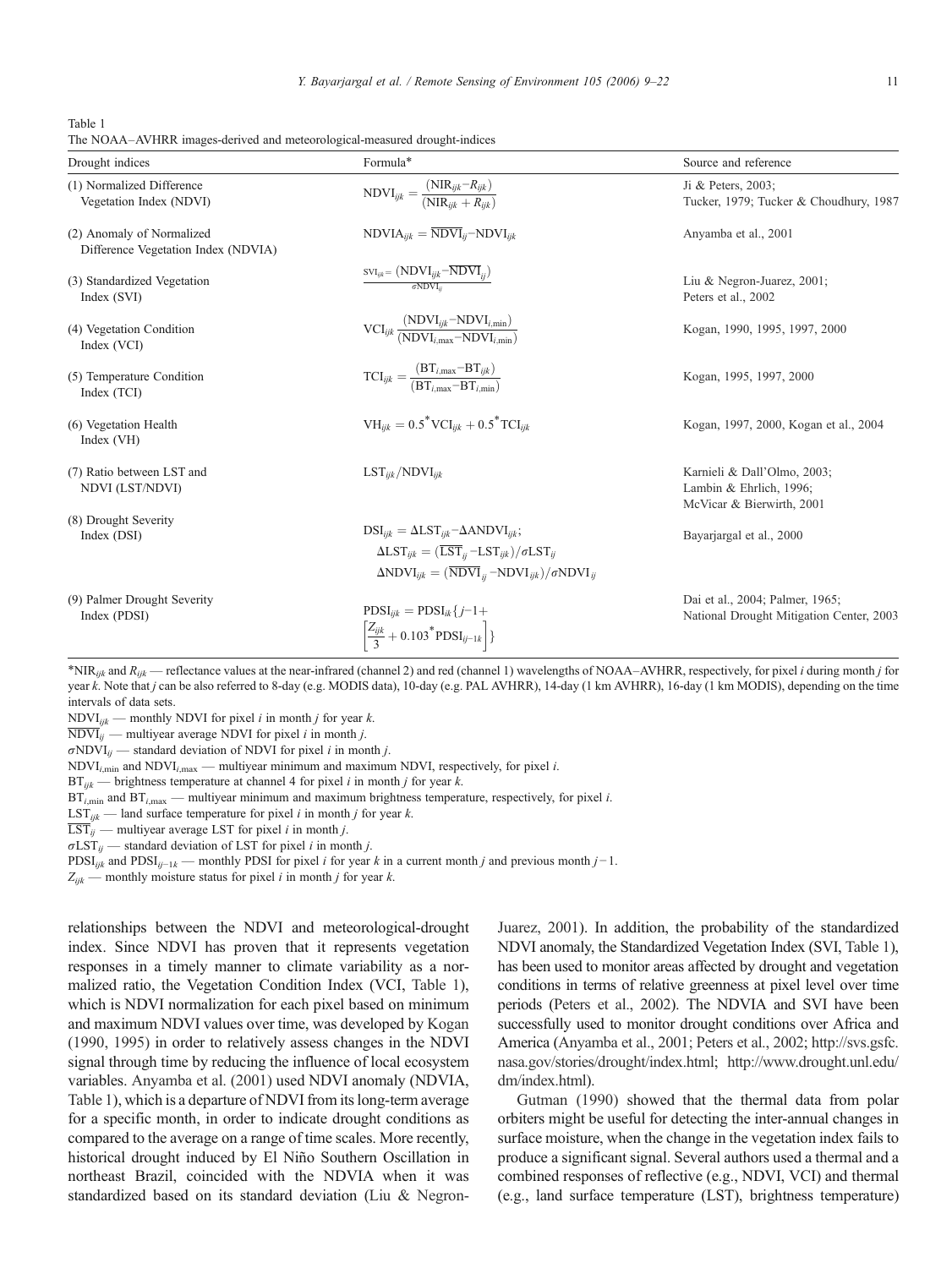products of the NOAA–AVHRR to provide a more ecological and physical interpretation of remotely sensed data for examining drought conditions (Bayarjargal et al., 2000; Gutman, 1990; Karnieli, 2000; Karnieli & Dall'Olmo, 2003; Kogan, 1997, 2000; Kogan et al., 2004; McVicar & Jupp, 1998). Combined utilization of NDVI and LST (referring hereafter as hybrid indices) is based on the strong negative correlation between those two variables, due to increase in evaporation with a decrease in soil moisture, caused by higher temperature, which results in a decline of the vegetation cover, where water is the main limiting factor for vegetation growth (Karnieli et al., in press; Lambin & Ehrlich, 1996; Nemani & Running, 1989).

Kogan (1995) adapted the VCI normalization approach to include brightness temperature in the NOAA–AVHRR channel 4 and developed the Temperature Condition Index (TCI, Table 1). Land surface temperature (LST) can be calculated from the two thermal channels of NOAA–AVHRR by applying different variants of split window algorithms (Price, 1984; Qin & Karnieli, 1999). However, there is a debate how a thermal data set is influenced by a variety of factors including day-of-year, time-ofday and the specific meteorological conditions at the specific-time of image acquisition. McVicar and Jupp (1999, 2002) modeled surface temperatures (as Normalized Difference Temperature Index) taking into account the above factors. They also reported how standard daily meteorological data (either integrals or extremes) can be downscaled to meteorological data at the specific time-of-day, when the thermal remotely sensed data are acquired, as anomaly analysis based on growing season integrals (McVicar & Van Niel, 2005).

Later Kogan (1995, 1997, 2000) developed another index, the Vegetation Health Index (VH, Table 1), which is an additive combination of VCI and TCI, to monitor vegetation health, moisture, and thermal conditions as well as to determine droughtaffected areas. The VCI, TCI, and VH have been used as tools for drought detection and vegetation stress mostly in the context of agricultural productions in different parts of the world (Hayes & Decker, 1998; Liu & Kogan, 1996; Kogan, 1995, 1997, 2000; Kogan et al., 2004; Seiler et al., 1998). McVicar and Bierwirth (2001) validated that the ratio of LST and NDVI (LST/NDVI, Table 1) provides a rapid means to assess drought conditions in cloudy environments. A new index – Drought Severity Index (DSI, Table 1) – was invented in framework of this study and compared to the other drought-indices. The DSI is calculated as subtraction of standardized LST and NDVI for a certain month, based on the normalization approach that was suggested by Bayarjargal et al. (2000) to bring different variables (e.g., NDVI and LST) into a same, comparable, scale in terms of their ranges.

Although a considerable number of drought-indices have been developed and used as a monitoring tool for drought or favorable conditions, no comprehensive study for evaluating the performance of these indices has been conducted. The frequent occurrence of droughts in semi-arid environments justifies the need to evaluate the effectiveness of different drought indices. The indices can be compared among themselves and with meteorological-based drought index such as the Palmer Drought Severity Index (PDSI, Table 1) (Palmer, 1965). PDSI measures the accumulated effect of monthly rainfall deficit relative to the monthly rainfall (National Drought Mitigation Center, 2003). PDSI is based on the supply-and-demand concept of the water balance equation, taking into account precipitation and temperature data, as well as availability of the soil water content (Dai et al., 1998). PDSI has been widely used for a variety of applications related to drought monitoring especially in the United States (Heim, 2002; National Drought Mitigation Center, 2003; Woodhouse & Overpeck, 1998) as well as on a global scale (Dai et al., 1998, 2004). Recently the PDSI has been applied by the Mongolian Institute of Meteorology and Hydrology as a standard drought index.

Consequently, the prime objective of this paper is to compare the spatial occurrences of droughts, detected by remotely sensed drought-indices over the desert-steppe and desert geo-botanical zones of Mongolia. This objective was implemented using the Change Vector Analysis technique applied to the NOAA–AVHRR data set and meteorological-derived drought-indices from 1982 to 1999. In order to enhance the evaluation of drought occurrences, the growing season was divided into several sub-periods. In addition, ground-based observations of drought-affected areas for a Soum level are also incorporated in the comparison.

# 2. Study area

The research was carried out in the Mongolia's desert and desert-steppe geo-botanical zones (Fig. 1). The area covers more than 40% of the country's 1.5 million km<sup>2</sup>. The study area includes the Great Lakes Depression, the Valley of Lakes, the plateau of the eastern Gobi and Gobi-Altai Mountains, and the southern and southwestern parts of the Mongolian Gobi. Low grasses, semi-shrubs, and woody plants are the dominant vegetation of the study area, and peak biomass occurs in late summer (Batima et al., 2000). Within the study area hills, hillocks, rolling heaths, and sand dunes are also found. The continental climate of Mongolia is very harsh with sharply defined seasons, high annual and diurnal fluctuations in air temperature, and low precipitation. The mean annual air temperature is about 4  $\degree$ C. July is the warmest month with an average temperature of 25 °C and maximum temperatures of 35–45 °C (Natsagdorj, 2000). The total annual precipitation is about 90 mm for the whole study area. About 75–85% of the precipitation falls during the three summer months, from June to August (Shiirevdamba, 1998).

## 3. Materials and data set preparation

The Pathfinder AVHRR Land (PAL) NDVI and brightness temperatures in channels  $4(10.3-11.3 \,\mu m)$  and  $5(11.5-12.5 \,\mu m)$ were used to calculate the drought-indices (Table 1). This data set was composed of monthly maximum values for vegetation growing season (from April to September) over the period of 1982–1999, reprojected from the Goode's equal-area projection to the Geographical projection with spatial resolution of  $0.1 \times 0.1$ <sup>o</sup> in latitude and longitude. The PAL data set was generated from NOAA satellites 7, 9, 11, and 14 (Agbu & James, 1994) and was obtained from the Goddard Space Flight Center (GSFC) Distributed Active Archive Center (DAAC). Radiometric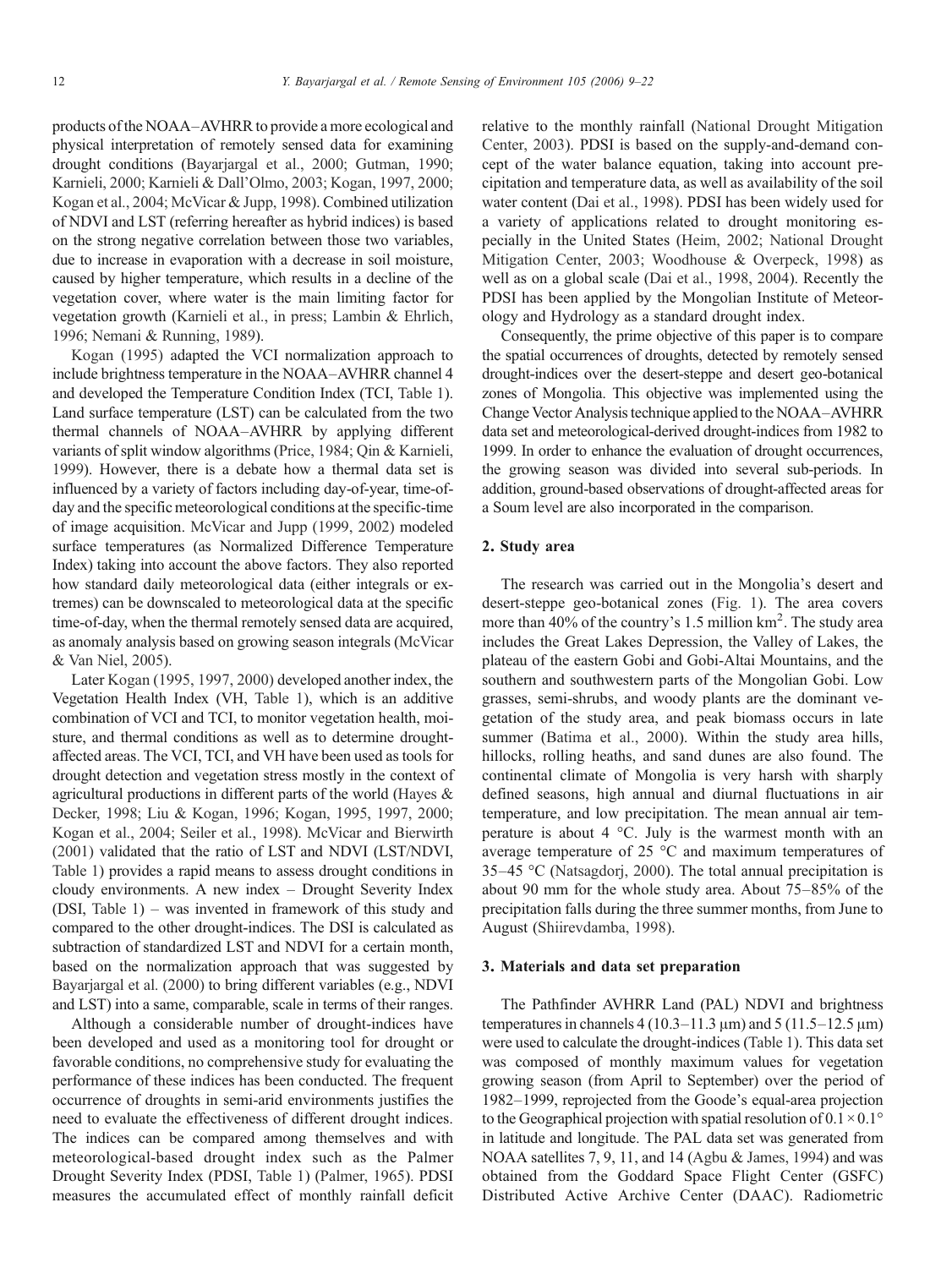

Fig. 1. Study area is restricted to the desert and desert-steppe geo-botanical zones of Mongolia.

calibration, atmospheric correction for Rayleigh scattering, as well as solar zenith angle effects in PAL data set were processed by the Pathfinder processing team (DeFries et al., 2000).

The LST was computed from the brightness temperatures in the thermal channels by a split-window algorithm (Price, 1984) of the form:

$$
LST = T_4 + A(T_4 - T_5) + B(\varepsilon)
$$
\n<sup>(1)</sup>

where  $T_4$  and  $T_5$  are brightness temperatures measured by the AVHRR channels 4 and 5, respectively, *A*= 2.63 is a coefficient related to the atmospheric transmittances, being dependent on the atmosphere type, and  $B(\varepsilon) = 1.27$  is the emissivity effect, which depends on both the channel surface emissivities ( $\varepsilon_4$  and  $\varepsilon$ <sub>5</sub>) and atmosphere type. Price (1984) assumed that the emissivity of most of the land surface and vegetation cover is equal to 0.96, thus this value was used in the current research.

The PDSI that was calculated at 56 meteorological stations from 1982 to 1999 for the vegetation growing months (April– September) was obtained from the Meteorological Institute of Mongolia. Monthly PDSI data in a tabular form was spatially interpolated into a raster image format by using spline method of ArcMap (ArcGIS 9.0 version). For interpolation, continues grids of PDSI, with the same Geographical projection and resolution  $(0.1 \times 0.1^{\circ})$  to the PAL data set were created.

## 4. Analysis

The eight drought-indices derived from the NOAA–AVHRR and one meteorological-based drought-index (Table 1) are compared for the warm-summer season, since this time is relevant for vegetation monitoring in Mongolia (Tserenjav & Janchivdorj, 1999). Consequently, all data processing in this study was performed for the 6-month vegetation-growing period (VGP) from April to September. Furthermore, the VGP was divided into three sub-parts: the beginning — April and May; the middle — June and July; and the end — August and September.

The change detection technique, CVA, which was adapted to multi-temporal concept by Lambin and Strahler (1994a,b) from the original multi-spectral idea (Malila, 1980; Virag & Colwell, 1987), was used in this study for successive sub-parts of the VGP from 1982 to 1999. Due to its two variables — change magnitude and direction, the CVA has advantage in time-series data compression over other change detection methods.

A pixel value of each drought index, *I*, for a given year, *Y*, creates an *n*-dimensional temporal vector,  $v_{I,Y}$ , for that given pixel:

$$
\mathbf{v}_{I,Y} = \begin{bmatrix} I_{t1} \\ I_{t2} \\ \vdots \\ I_{tn} \end{bmatrix} \tag{2}
$$

where *t* is the time dimension, ranges from *t*1 to *tn*, and *n* equals to 6 — the relevant VGP months from April to September. Difference between the temporal vectors,  $v_{I,Y}$  and the reference year (subscript REF, specified below), is called a temporal change vector, c*I,Y*:

$$
c_{I,Y} = v_{I,\text{REF}} - v_{I,Y} \tag{3}
$$

The temporal change vector is characterized by a magnitude and direction. The absolute magnitude of the change vector of the index  $I$ ,  $|c_{I,Y}|$ , can measure the intensity of the change in vegetation cover caused by drought and is calculated as the Euclidean distance between the index value of the reference and a selected year:

$$
|c_{I,Y}| = \sqrt{\sum_{t=1}^{n} (I_{REF} - I_{Y})t^2}
$$
 (4)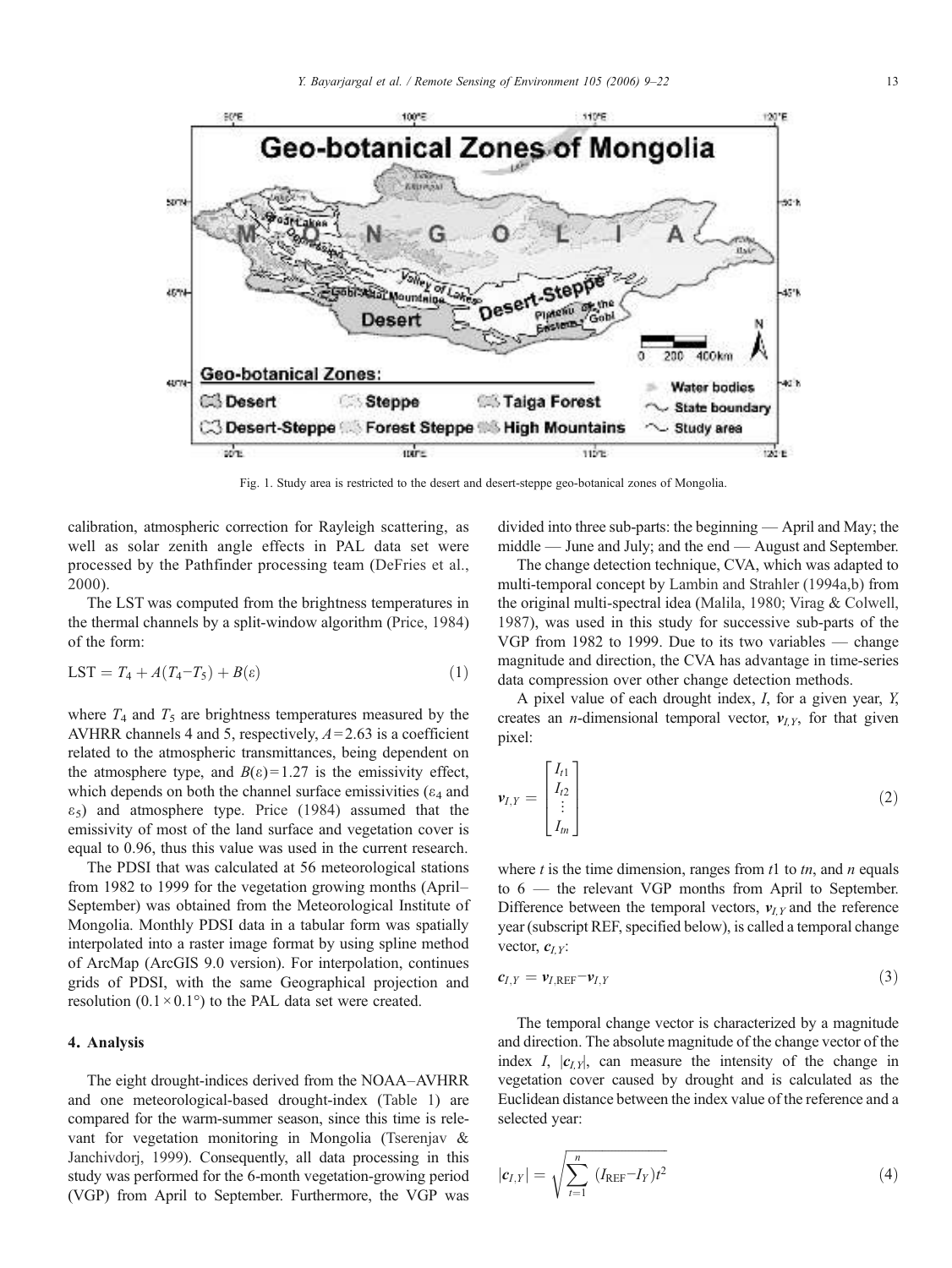The direction of the change vector,  $s_{I,Y}$ , is measured by the sign between time  $tn$  and  $tn+1$  caused by subtracting the index value for the reference and selected years for each index *I*:

$$
s_{I,Y} = \pm \left\{ \left( I_{REF} - I_Y \right)_{t n+1} \text{ between } \left( I_{REF} - I_Y \right)_{t n} \right\} \tag{5}
$$

 $s_{I}$ *y* indicates the nature of the change in vegetation cover.

The CVA algorithm was coded into a graphical modeling script within the ERDAS image-processing package (ERDAS, 1997) and applied to the nine different drought indices. The algorithm produces two images for each drought-index, for each year. One image represents the change magnitude (drought intensity) and the other the change direction (drought status). In this research drought status means the onsets or ends of droughts at any subpart of the vegetation phenology. The change vector directions were coded from 1 to 8 (referred hereinafter as drought categories) according to the sub-parts of the VGP. These categories are: (1) non-drought or favorable condition; (2) drought at the end (August and September); (3) at the middle (June and July); (4) at the middle and end (June to September); (5) at the beginning (April and May); (6) at the beginning and at the end (April and May and August and September); (7) at the beginning and at the middle (April to July) of the VGP; and (8) the entire season of VGP (April to September). It is assumed that a negative value of change vector direction of all the indices between the reference and examined years indicates a decrease of vegetation cover that were caused by the integration of harmful weather variables such as low precipitation and high temperature. Likewise, a positive sign would be assumed for reverse phenomenon. For that reason, it was considered that LST/NDVI and NDVIA would respond to drought when those have positive values in the images of change vector directions, while the other indices would response with negative values. However, direction images of all the droughtindices were coded into same categorical ranges of drought as given above for a comparison purpose.

In the CVA, other two items were considered. One was the concept of a "reference image" that is a reference against which derived change information can be compared (Cohen & Fiorella, 1998). Information of a change can be comparable to a reference, which is a long-term average, median, or minimum profile, and can correspond to the optimum conditions (Lambin & Strahler, 1994b). In the current study, the monthly multi-year medians of the indices were considered as a reference year  $(V_{I,REF})$ . The second critical element in CVA was deciding where to place the threshold boundaries between "change" and "non-change" pixels displayed in the histogram of the change image. Thresholds are typically set to a standard deviation value from the mean of the change value histogram of the change image (Lunetta, 1998; Singh, 1989). In this study, one standard deviation above the mean value of change magnitude image's histogram for each index was applied as a threshold boundary for every pixel. Here it was assumed that values above the threshold were resulted due to severe drought conditions.

In order to compare spatial similarity of drought-indices over the growing season, a drought-occurred-area (DOA) map was created for each of nine drought-indices — eight of those were derived from NOAA–AVHRR data set and one was calculated

from the meteorological measurement. The DOA map for every index was developed based on a combination of the change direction and magnitude images. Pixel values that were higher than a certain threshold (e.g., one standard deviation above the mean of histogram) in the change magnitude image were sliced and then coded into the drought-categories (Table 2) according to the change direction image. The DOA map for every index indicates occurrences and accumulations of drought events during the VGP for every year in relation to the reference year. The DOA maps of eight satellite-based and one meteorologicalderived drought-indices were compared to each other within and between the examined years, and also compared to the traditional drought information observed at the local administration level.

To identify spatial relationships among the drought-indices, pixel-to-pixel paired correlation coefficients were computed between the change magnitude images of the indices for each study year. Since the dynamic ranges of the change vector magnitude images for nine different drought indices are different, a standardization approach was applied to all nine indices before the correlation analysis:

$$
|C_{I,Y}|_{standardized} = \frac{|C_{I,Y}| - |C_{I,\Sigma Y}|_{mean}}{|C_{I,\Sigma Y}|_{Stdev}}
$$
(6)

where  $|C_{I,Y}|$ <sub>standardized</sub> is the standardized-change-magnitude, with mean value equals to 0 and standard deviation equals to 1, for study year *Y* for each drought index *I*,  $|c_{I,Y}|$  is the change magnitude value created by Eq. (4), and  $|C_{I\Sigma Y}|_{\text{mean}}$  and  $|C_{I\Sigma Y}|_{\text{Stdev}}$  are the respective multi-year mean and standard deviation. Values that are located above the one standard deviation from the mean of the change magnitude's histogram and would be equal to the

Table 2

Coding drought categories of drought-indices in multi-temporal change vector analysis

|                     | Direction of change vector of indices in the<br>sub-parts of the VGP |                              |                               |                                           |
|---------------------|----------------------------------------------------------------------|------------------------------|-------------------------------|-------------------------------------------|
| Drought<br>category | <b>Beginning</b><br>(April and<br>May)                               | Middle<br>(June and<br>July) | End (August<br>and September) | Code description <sup>a</sup>             |
|                     |                                                                      |                              |                               | Favorable<br>condition<br>Drought at the: |
| 2                   |                                                                      |                              | $^+$                          | end.                                      |
| 3                   |                                                                      | $^{+}$                       |                               | middle,                                   |
| 4                   |                                                                      | $^{+}$                       | $^{+}$                        | middle and end,                           |
| 5                   | $^{+}$                                                               |                              |                               | beginning,                                |
| 6                   | $^{+}$                                                               |                              | $^{+}$                        | beginning<br>and end.                     |
|                     | $^{+}$                                                               | $^{+}$                       |                               | beginning<br>and middle                   |
| 8                   | $^{+}$                                                               | $^{+}$                       | $^{+}$                        | entire season<br>of the VGP               |

Direction of change vectors of drought-indices between the reference and a given years in sub-parts of the VGP.

+ indicates pixel value increase from the one part of the VGP to the next part. − indicates pixel value decrease from the one part of the VGP to the next part.

<sup>a</sup> The code description is for the drought-indices of NDVI, SVI, VCI, TCI, VH, DSI and PDSI.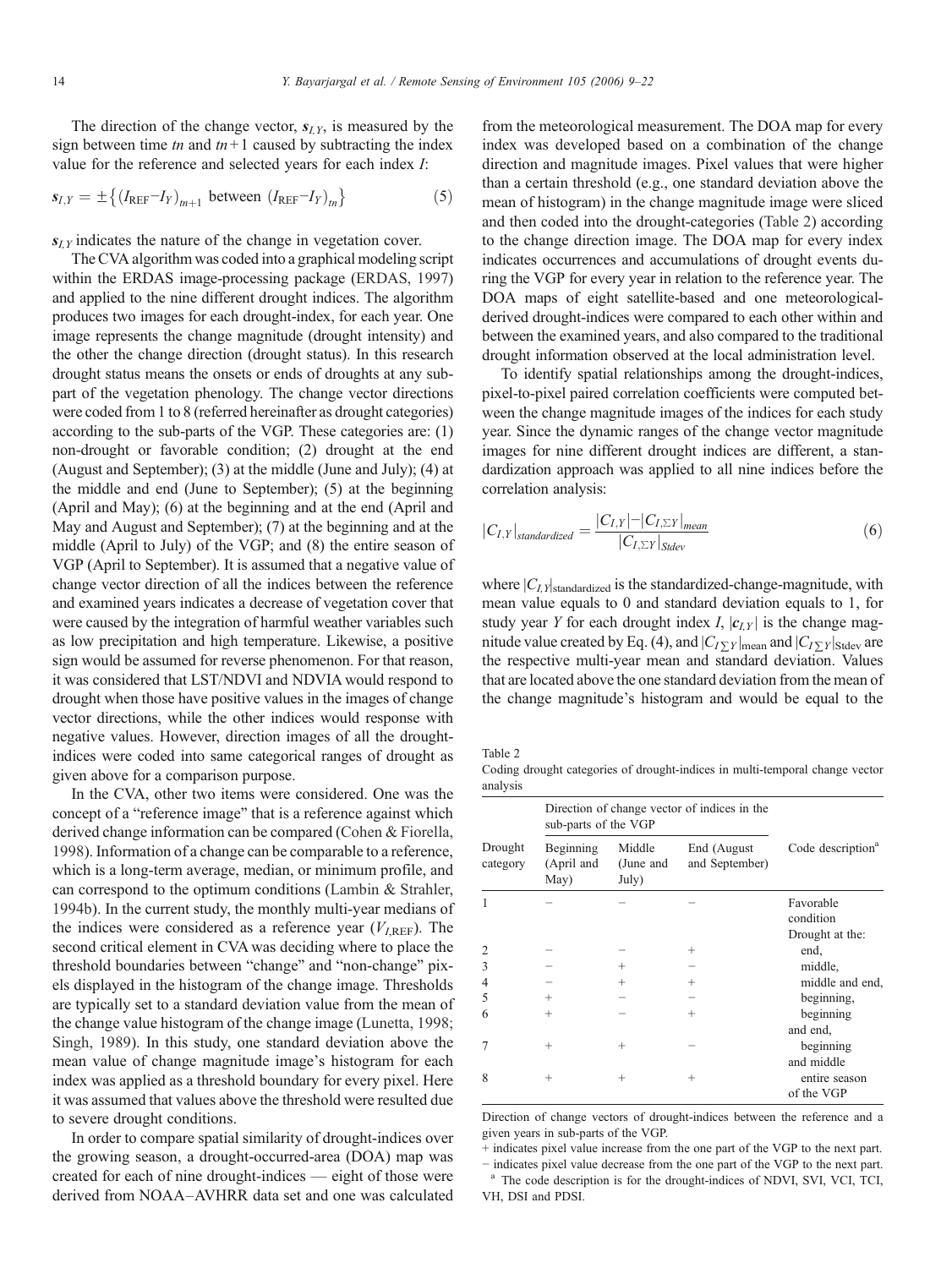

Fig. 2. Annual precipitation (a) and its departure (b) from the normal during the VGP of the study area along the study years (1982–1999). Dashed line in the top chart represents the multi-year mean precipitation.

drought-categories from 2 to 8 were considered in the standardization process (Table 2). When, either the change direction was equal to the drought category 1 (favorable condition in Table 2) or there were no significant changes, no vegetation stress was assumed.

In addition to the spatial comparison of drought-indices, we evaluated drought occurrences at every sub-part of VGP by combining all the satellite-derived indices into a single map. Droughts that were identified by the all indices would be added or overlaid into a combined drought-affected-area (CDOA) map, as every sub-parts of the VGP. Comparison of the combination of satellite-based drought-indices was conducted for the selected years.

# 5. Results and discussion

Several representative years were selected as a basis for the evaluation of the CVA results, these are: 1993 as a wet year, 1989 as a dry year, and 1998 as a normal year (Fig. 2). For these years, Fig. 3 illustrates drought area identified by different droughtindices disregards to the sub-parts of the VGP. In 1993, the wet year, 3.0–4.6% of the study area is identified as drought by the NDVI and NDVIA, while 0.3–0.8% is identified by the SVI, VCI, and LST/NDVI (Fig. 3a). In this year, the TCI, VH, and DSI detect relatively less areas as drought (0.04–0.2%) while no drought areas are identified by the meteorological-derived drought-index (Fig. 3a). In 1989, the drought year, 15.6–16.4% of the study area is identified as drought by all indices but the LST/NDVI that show lower value (Fig. 3b). In this year 17.4% of the study area is detected as drought by the PDSI (Fig. 3b). Therefore, it should be noted that in this year there is a good agreement among the satellite- and meteorological-derived

drought-indices. In 1998, the normal year, 6.6–9.9% of the area is identified as drought by the reflective indices (Fig. 3c). Also, 9.1% of the study area is marked as drought by the LST/NDVI. These findings are similar to the meteorological-based PDSI, which marked 10.5% of the study area as affected by drought. The thermal index and hybrid indices show that larger areas, 12– 16.9% of the total study area, are affected by drought in this year.

The DOA maps, resulted from the CVA, for the nine satelliteand meteorological-derived drought-indices are shown in Figs. 4 5 and 6. The drought categories are compatible with Table 2. The DOA maps of drought-indices are evaluated against the traditional drought-affected-area (DAA) maps for wet (1993) and drought (1989) years (Figs. 4j and 5j), except for the normal year (1998) due to lacked ground data. The DAA maps were created from the tabular data within the local administration boundary. Therefore, it should be noted that the traditional method DAA map does not distinguish between sub-parts of the VGP, as can be analyzed with the image- and meteorologicalderived drought-indices.



Fig. 3. The total drought area identified by the different drought-indices by all drought categories occurred in sub-parts of the VGP, for each of eight different remotely sensed drought-indices and one meteorological drought-index in (a) wet, (b) drought, and (c) normal years.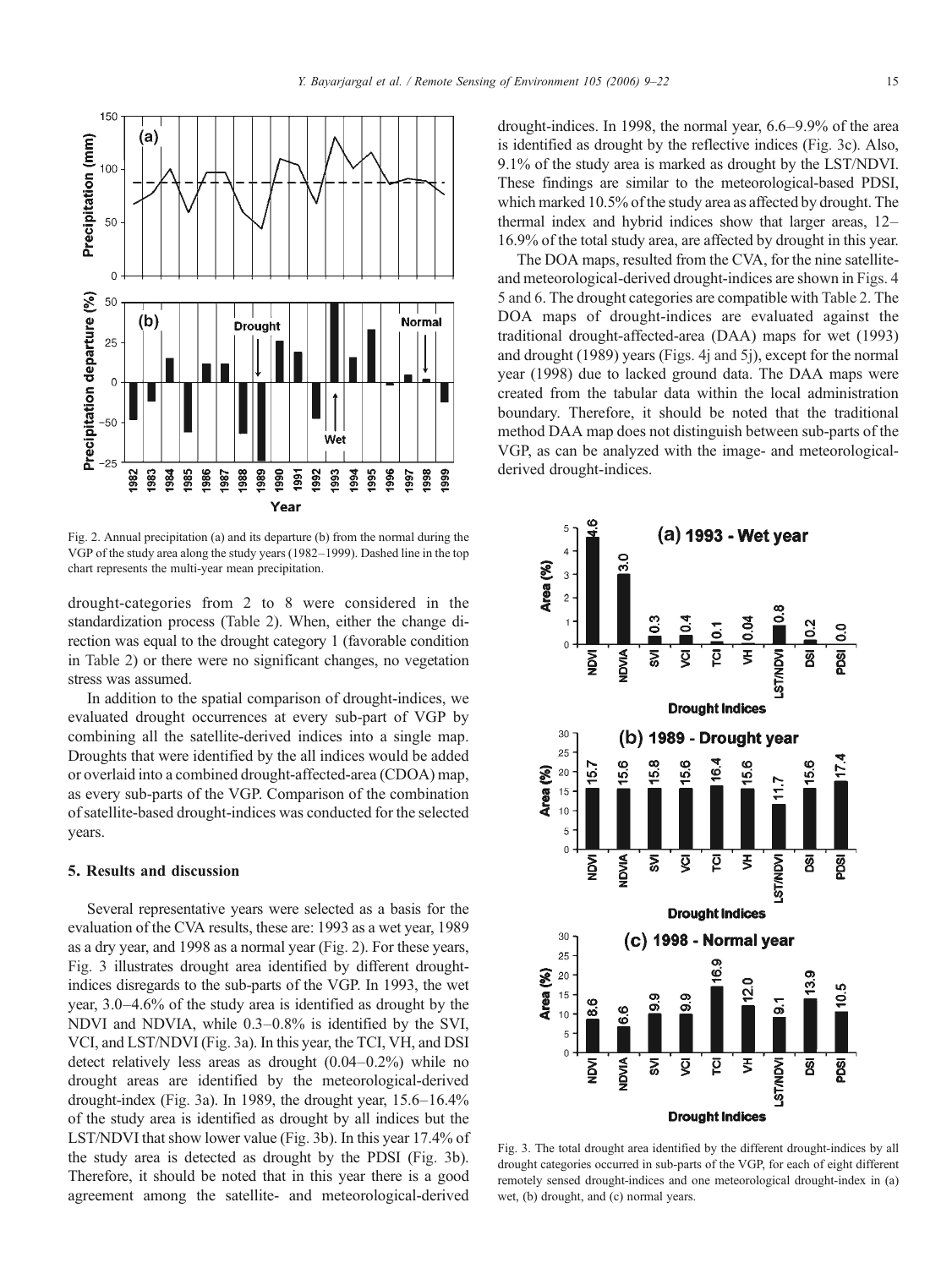Fig. 4 illustrates the wet year DOA maps for drought-indices. It can be noticed that the reflective indices (Fig. 4a–d) identify relatively small areas as drought at the beginning (spring) of the growing season (category 5, Table 2) in the Great Lakes Depression and in the fringe of the Eastern Gobi Plateau, which are large sandy areas. Only a few pixels were detected as drought by LST/NDVI in the southern-fringe and central parts of the Gobi Desert, (Fig. 4g). Also, TCI and DSI were found small drought areas in the south center of study area (Fig. 4e,h). The PDSI did not show any indication of drought (Fig. 4i), while the DAA map marks much larger areas as drought for this year (Fig. 4j). This ground observation does not match with the reflective indices and partly matches to the LST/NDVI area.

In 1989, when precipitation was significantly below normal (Fig. 2), droughts occurred over relatively large areas as shown by the DOA maps of the satellite- and meteorological-derived drought-indices (Fig. 5a–i) as well as in the DAA map (Fig. 5j). For this dry year, most droughts are identified as combinations of drought categories of the VGP (rather than a single category) by the reflective indices. The Depression of Great Lakes, the Valley of Lakes, bottom of the Gobi-Altai Mountains, and the Plateau of Eastern Gobi are identified as droughts occurred from the middle to the late of the VGP (i.e., summer–autumn drought that is a category 4, Table 2) or entirely occurred drought (category 8) by these indices (Fig. 5a,b,c,d). The reflective indices exhibit almost similar results. The Valley of Lakes, lower parts of the Great Lakes Depression, the Gobi-Altai Mountain, south of the Plateau of Eastern Gobi and Gobi Desert areas in the southwest of the study area are identified as entirely occurred droughts by the thermal index (Fig. 5e), and the hybrid indices (Fig. 5f,g,h).



Fig. 4. Comparison of CVA based DOA maps of satellite- and meteorological-derived drought-indices over sub-parts of the VGP for 1993 in desert and desert-steppe geo-botanical zones of Mongolia. Ground observed DAA are also shown. Indices are according to Table 1 and drought categories are according to Table 2.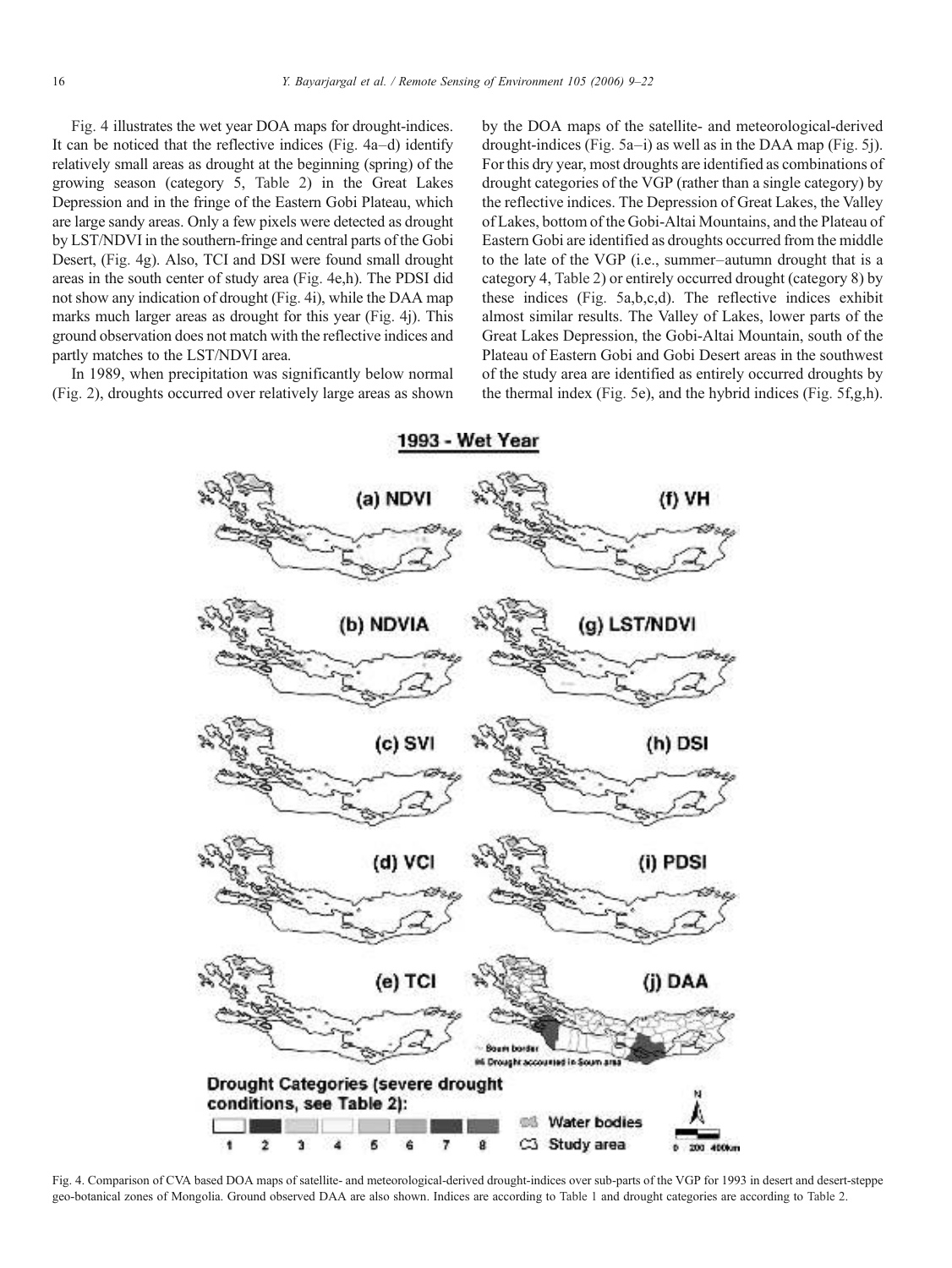

Fig. 5. Same as Fig. 3, but for 1989 (dry year).

These hybrid indices have similar meaning. In addition, the LST/ NDVI detects droughts in the middle (summer), end (autumn), and entire period of the VGP. The DOA maps of remotely sensed drought indices only partially match the PDSI map that shows three drought-affected areas (Fig. 5i). The western one partially matches only to the TCI, the central area matches to the VH and DSI, and the eastern area partially matches to the reflective indices. Entire-season droughts (i.e., drought category 8) are found by the PDSI in the Plateau of Eastern Gobi and the western point of the study area. More surprising is the DAA map that almost systematically marks larger areas than the satellite- and meteorological-derived indices (Fig. 5j). The reason can be explained by the different sources of information used for the drought-indices and DAA map. Drought indices were developed from the spatially continuing data sets. On the other hand, DAA map was created from tabular data where drought occurrences were marked over the whole area of a local administration. Since the boundary and timely information of the ground based DAA was not clear (e.g., where and how large area of the Soum territory was affected by drought) it was not sufficient to compare with remotely sensed drought indices.

Small areas in the Depression of Great Lakes in the northwestern fringe, in the Plateau of Eastern Gobi, and in the eastern and central parts of the study area are identified as droughts at different sub-parts of the VGP in 1998 (normal year) by the DOA maps of the reflective indices (Fig. 6a,b,c,d). Early droughts continued to the middle (summer) of the VGP (drought categories of 3, 5, and 7, Table 2) are found in these areas. Dissimilarly, relatively larger areas over the Gobi Desert in the south-central parts of the study area are identified as drought over the beginning–middle (category 7), the middle–end (category 4), and entirely season (category 8) of the VGP in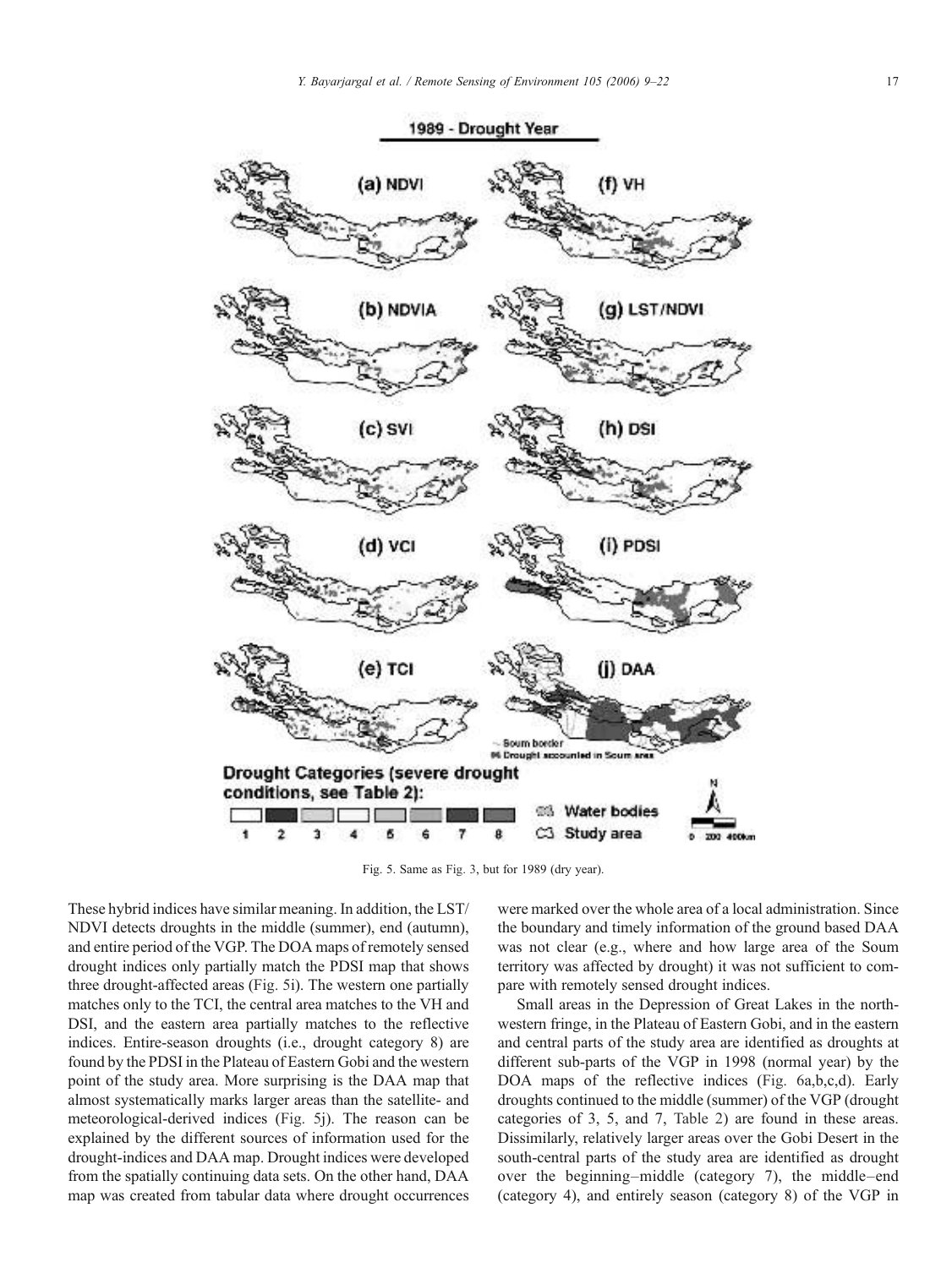the DOA of the thermal and hybrid indices as well as in the DSI map (Fig. 6e,f,g,h). Larger area in the Plateau of Eastern Gobi in the east of the study area shows similar drought patterns on the DOA maps of the satellite derived indices and the PDSI in subparts of the VGP in the year with normal precipitation. Beginning and beginning–middle (i.e., summer and summer–autumn) droughts in the Plateau of Eastern Gobi and entirely occurred droughts are found by the PDSI in the north of the Great Lakes Depression and west point of the Gobi (Fig. 6i). Consequently, the PDSI partially match to different groups of drought-spectral indices derived in this year.

The pixel-to-pixel paired correlation was applied to the standardized change-magnitude images for eight satellite based and one meteorological-derived drought-indices. Correlation matrix (*r*) among the indices is presented in Table 3, for selected years with different rainfall regimes and for the average of 18 year period from 1982 to 1999. In the wet year Table 3a reveals relatively poor but mostly significant correlations among the indices except for the NDVI and NDVIA, which are positively related. In the normal and dry years and also in the multi-year average, significant high correlations are found among the reflective indices (Table 3b,c,d). All other correlations, among

Table 3

Correlation matrix (*r*) among the satellite- and meteorological-derived drought-indices for the years with different rainfall conditions: (a) wet year (1993), (b) dry year (1989), (c) normal year (1998), and (d) 18-year average

| (a) 1993 (wet year)<br><b>NDVI</b><br>$\mathbf{1}$<br><b>NDVIA</b><br>0.75<br>$\mathbf{1}$<br>SVI<br>0.24<br>$0.28\,$<br>$1\,$<br>$\ensuremath{\text{VCI}}$<br>0.29<br>0.29<br>0.49<br>$\mathbf{1}$<br>TCI<br>0.00<br>$0.02\,$<br>0.03<br>0.00<br>$\mathbf{1}$<br>0.17<br>0.15<br>$0.16\,$<br>0.22<br>VH<br>0.15<br>$\mathbf{1}$<br>$-0.10$<br>$-0.14$<br>$-0.07$<br>$-0.10$<br>$-0.14$<br>$-0.32$<br>LST/NDVI<br>$\mathbf{1}$<br>0.10<br>0.10<br>$0.11\,$<br>0.17<br>0.12<br>$0.38\,$<br>$-0.09$<br><b>DSI</b><br>$\mathbf{1}$<br>$-0.07\,$<br>$-0.02$<br>$-0.03$<br>$-0.02$<br>$0.03\,$<br>$0.02\,$<br>0.03<br>$-0.19$<br>$\mathbf{1}$<br>PDSI<br>(b) 1989 (dry year)<br><b>NDVI</b><br>$\mathbf{1}$ | LST/NDVI (7365)<br>DSI (7365)<br>PDSI (5803) | VH (3313) | TCI (6964) |  | NDVIA (4189) SVI (7110) VCI (7406) | NDVI (4214) | Drought indices<br>$#$ of pixels) |
|--------------------------------------------------------------------------------------------------------------------------------------------------------------------------------------------------------------------------------------------------------------------------------------------------------------------------------------------------------------------------------------------------------------------------------------------------------------------------------------------------------------------------------------------------------------------------------------------------------------------------------------------------------------------------------------------------------|----------------------------------------------|-----------|------------|--|------------------------------------|-------------|-----------------------------------|
|                                                                                                                                                                                                                                                                                                                                                                                                                                                                                                                                                                                                                                                                                                        |                                              |           |            |  |                                    |             |                                   |
|                                                                                                                                                                                                                                                                                                                                                                                                                                                                                                                                                                                                                                                                                                        |                                              |           |            |  |                                    |             |                                   |
|                                                                                                                                                                                                                                                                                                                                                                                                                                                                                                                                                                                                                                                                                                        |                                              |           |            |  |                                    |             |                                   |
|                                                                                                                                                                                                                                                                                                                                                                                                                                                                                                                                                                                                                                                                                                        |                                              |           |            |  |                                    |             |                                   |
|                                                                                                                                                                                                                                                                                                                                                                                                                                                                                                                                                                                                                                                                                                        |                                              |           |            |  |                                    |             |                                   |
|                                                                                                                                                                                                                                                                                                                                                                                                                                                                                                                                                                                                                                                                                                        |                                              |           |            |  |                                    |             |                                   |
|                                                                                                                                                                                                                                                                                                                                                                                                                                                                                                                                                                                                                                                                                                        |                                              |           |            |  |                                    |             |                                   |
|                                                                                                                                                                                                                                                                                                                                                                                                                                                                                                                                                                                                                                                                                                        |                                              |           |            |  |                                    |             |                                   |
|                                                                                                                                                                                                                                                                                                                                                                                                                                                                                                                                                                                                                                                                                                        |                                              |           |            |  |                                    |             |                                   |
|                                                                                                                                                                                                                                                                                                                                                                                                                                                                                                                                                                                                                                                                                                        |                                              |           |            |  |                                    |             |                                   |
|                                                                                                                                                                                                                                                                                                                                                                                                                                                                                                                                                                                                                                                                                                        |                                              |           |            |  |                                    |             |                                   |
|                                                                                                                                                                                                                                                                                                                                                                                                                                                                                                                                                                                                                                                                                                        |                                              |           |            |  |                                    |             |                                   |
|                                                                                                                                                                                                                                                                                                                                                                                                                                                                                                                                                                                                                                                                                                        |                                              |           |            |  | $\mathbf{1}$                       | 0.84        | <b>NDVIA</b>                      |
| $\ensuremath{\mathrm{SVI}}$<br>0.57<br>$\mathbf{1}$<br>0.59                                                                                                                                                                                                                                                                                                                                                                                                                                                                                                                                                                                                                                            |                                              |           |            |  |                                    |             |                                   |
| $\ensuremath{\text{VCI}}$<br>0.59<br>$\boldsymbol{0.80}$<br>0.58<br>$\mathbf{1}$                                                                                                                                                                                                                                                                                                                                                                                                                                                                                                                                                                                                                       |                                              |           |            |  |                                    |             |                                   |
| $0.06\,$<br>TCI<br>0.04<br>0.04<br>0.07<br>$\mathbf{1}$                                                                                                                                                                                                                                                                                                                                                                                                                                                                                                                                                                                                                                                |                                              |           |            |  |                                    |             |                                   |
| 0.35<br>0.34<br>0.44<br>0.44<br>$0.38\,$<br><b>VH</b><br>$\mathbf{1}$                                                                                                                                                                                                                                                                                                                                                                                                                                                                                                                                                                                                                                  |                                              |           |            |  |                                    |             |                                   |
| $0.07\,$<br>0.24<br>LST/NDVI<br>$0.10\,$<br>$0.10\,$<br>0.23<br>$0.20\,$<br>$\mathbf{1}$                                                                                                                                                                                                                                                                                                                                                                                                                                                                                                                                                                                                               |                                              |           |            |  |                                    |             |                                   |
| $0.41\,$<br>$\operatorname{DSI}$<br>0.34<br>0.32<br>$0.40\,$<br>$0.38\,$<br>0.78<br>0.23<br>$\mathbf{1}$                                                                                                                                                                                                                                                                                                                                                                                                                                                                                                                                                                                               |                                              |           |            |  |                                    |             |                                   |
| 0.04<br>0.14<br>0.00<br>PDSI<br>0.10<br>0.11<br>0.11<br>0.01<br>$0.05\,$<br>$\mathbf{1}$                                                                                                                                                                                                                                                                                                                                                                                                                                                                                                                                                                                                               |                                              |           |            |  |                                    |             |                                   |
| $(c)$ 1998 (normal year)                                                                                                                                                                                                                                                                                                                                                                                                                                                                                                                                                                                                                                                                               |                                              |           |            |  |                                    |             |                                   |
| <b>NDVI</b><br>1                                                                                                                                                                                                                                                                                                                                                                                                                                                                                                                                                                                                                                                                                       |                                              |           |            |  |                                    |             |                                   |
| <b>NDVIA</b><br>$\bf 0.86$<br>$\mathbf{1}$                                                                                                                                                                                                                                                                                                                                                                                                                                                                                                                                                                                                                                                             |                                              |           |            |  |                                    |             |                                   |
| SVI<br>0.68<br>0.66<br>$\mathbf{1}$                                                                                                                                                                                                                                                                                                                                                                                                                                                                                                                                                                                                                                                                    |                                              |           |            |  |                                    |             |                                   |
| $\ensuremath{\text{VCI}}$<br>0.84<br>0.71<br>0.67<br>$\mathbf{1}$                                                                                                                                                                                                                                                                                                                                                                                                                                                                                                                                                                                                                                      |                                              |           |            |  |                                    |             |                                   |
| TCI<br>$-0.03$<br>$0.01\,$<br>$-0.04$<br>$0.01\,$<br>$\mathbf{1}$                                                                                                                                                                                                                                                                                                                                                                                                                                                                                                                                                                                                                                      |                                              |           |            |  |                                    |             |                                   |
| 0.22<br><b>VH</b><br>0.21<br>0.30<br>0.31<br>0.36<br>$\mathbf{1}$                                                                                                                                                                                                                                                                                                                                                                                                                                                                                                                                                                                                                                      |                                              |           |            |  |                                    |             |                                   |
| 0.03<br>0.03<br>0.04<br>0.05<br>0.19<br>LST/NDVI<br>0.04<br>$\mathbf{1}$                                                                                                                                                                                                                                                                                                                                                                                                                                                                                                                                                                                                                               |                                              |           |            |  |                                    |             |                                   |
| $\operatorname{DSI}$<br>$0.20\,$<br>0.20<br>$0.26\,$<br>$0.26\,$<br>0.37<br>0.67<br>0.24<br>$\mathbf{1}$                                                                                                                                                                                                                                                                                                                                                                                                                                                                                                                                                                                               |                                              |           |            |  |                                    |             |                                   |
| 0.14<br>0.24<br>PDSI<br>0.11<br>0.17<br>$0.18\,$<br>0.08<br>0.22<br>0.15<br>$\mathbf{1}$                                                                                                                                                                                                                                                                                                                                                                                                                                                                                                                                                                                                               |                                              |           |            |  |                                    |             |                                   |
| $(d)$ Multi-year average (1982-1999)<br><b>NDVI</b><br>1                                                                                                                                                                                                                                                                                                                                                                                                                                                                                                                                                                                                                                               |                                              |           |            |  |                                    |             |                                   |
| <b>NDVIA</b><br>0.83<br>$\mathbf{1}$                                                                                                                                                                                                                                                                                                                                                                                                                                                                                                                                                                                                                                                                   |                                              |           |            |  |                                    |             |                                   |
| $\ensuremath{\mathrm{SVI}}$<br>0.58<br>0.56<br>$\mathbf{1}$                                                                                                                                                                                                                                                                                                                                                                                                                                                                                                                                                                                                                                            |                                              |           |            |  |                                    |             |                                   |
| 0.82<br>VCI<br>0.63<br>0.58<br>$\mathbf{1}$                                                                                                                                                                                                                                                                                                                                                                                                                                                                                                                                                                                                                                                            |                                              |           |            |  |                                    |             |                                   |
| $0.08\,$<br>0.08<br>TCI<br>0.08<br>0.07<br>$\mathbf{1}$                                                                                                                                                                                                                                                                                                                                                                                                                                                                                                                                                                                                                                                |                                              |           |            |  |                                    |             |                                   |
| 0.38<br>0.35<br>$0.40\,$<br>0.41<br>0.35<br>$\mathbf{1}$<br><b>VH</b>                                                                                                                                                                                                                                                                                                                                                                                                                                                                                                                                                                                                                                  |                                              |           |            |  |                                    |             |                                   |
| LST/NDVI<br>0.27<br>0.25<br>0.37<br>0.33<br>0.11<br>0.33<br>$\mathbf{1}$                                                                                                                                                                                                                                                                                                                                                                                                                                                                                                                                                                                                                               |                                              |           |            |  |                                    |             |                                   |
| $0.40\,$<br><b>DSI</b><br>0.36<br>0.44<br>0.43<br>0.33<br>0.69<br>0.36<br>$\mathbf{1}$                                                                                                                                                                                                                                                                                                                                                                                                                                                                                                                                                                                                                 |                                              |           |            |  |                                    |             |                                   |
| ${\rm PDSI}$<br>$0.06\,$<br>0.06<br>0.13<br>$0.11\,$<br>0.13<br>0.09<br>0.06<br>0.13<br>$\mathbf{1}$                                                                                                                                                                                                                                                                                                                                                                                                                                                                                                                                                                                                   |                                              |           |            |  |                                    |             |                                   |

The number of pixels that is used for the correlation analysis for every index is shown in parentheses. These numbers are different for each index, since a favorable condition (e.g., drought category # 1 in Table 2) is excluded in the correlation analysis. Higher correlations are marked in bold and significant values at the  $p<0.05$  are shown as italics.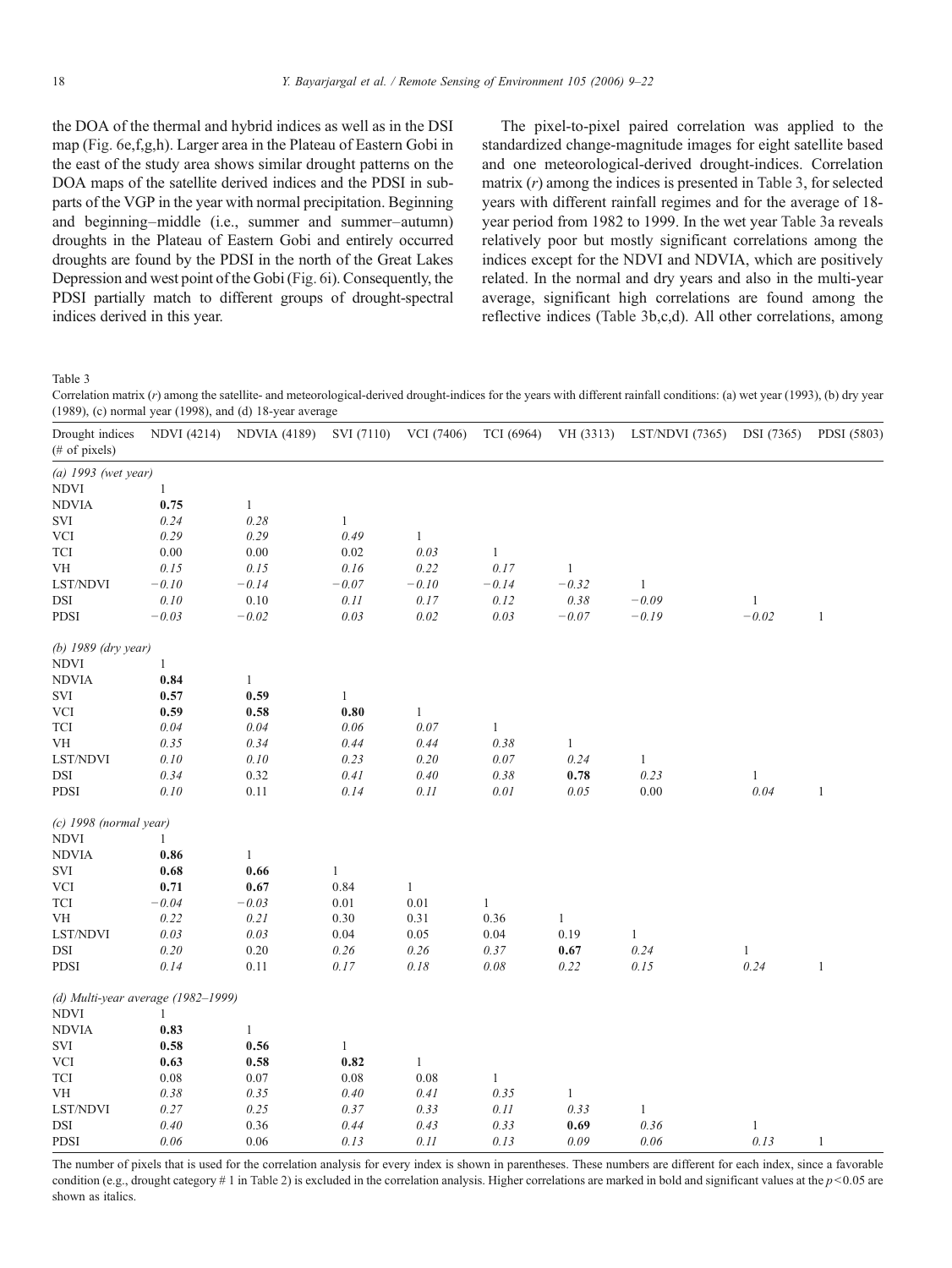1998 - Normal Year

# (a) NDVI (f) VH (g) LST/NDVI (b) NDVIA (c) SVI (h) DSI (d) VCI (i) PDSI  $(e)$  TCI Drought Categories (severe drought conditions, see Table 2): 63 Water bodies C3 Study area 1  $\overline{2}$ 3 б 4 6 7

Fig. 6. Same as Fig. 3, but for 1998 (normal year). Due to lack of ground data, the DAA map is not shown.

the thermal and hybrid indices as well as among these indices and the reflective ones are rather poor, under all precipitation regimes, except for the correlation between DSI and VH for drought and normal years, as well as for multi-year average. All correlations between the satellite-derived indices and the PDSI were also found to be very poor.

The combined drought-affected-area (CDOA) maps of the satellite-derived drought indices in different drought categories for selected wet, dry, and normal years are displayed in Fig. 7. The CDOA map can be interpreted by drought categories and code descriptions with Table 2. The CDOA maps show that there are mostly short-term drought events in the wet year, 1993, such as drought at the beginning, middle, and end of the VGP (Fig. 7a and drought categories of 5, 3, and 2 in Table 2). However, in the dry year (1989), most droughts are detected at the middle, middle and end, and along the entire season of VGP (Fig. 7b and drought categories 8, 4, and 2). Natsagdorj (2000) noted that if drought in Mongolia starts at the beginning of growing season it mostly continued over year round. However, droughts at the beginning of the growing season would be more difficult to interpret as air temperature could still be low resulting in decreased growth. In 1998 (the year with normal rainfall), in addition to the short-term droughts during early, middle, and late sub-parts of the VGP (Fig. 7c and drought categories 5, 3, and 2), longer droughts over two or more subparts of the VGP happened (drought categories 7, 6, and 4). Generally, relatively larger areas are identified as droughts in subparts of the VGP when all drought categories are overlaid onto a single map — CDOA map, although rainfall was around normal (Fig. 7c). Also, as expected, larger areas are detected as drought over the whole VGP in the study area by the summation of all drought categories of satellite indices in drought year (Fig. 7b). By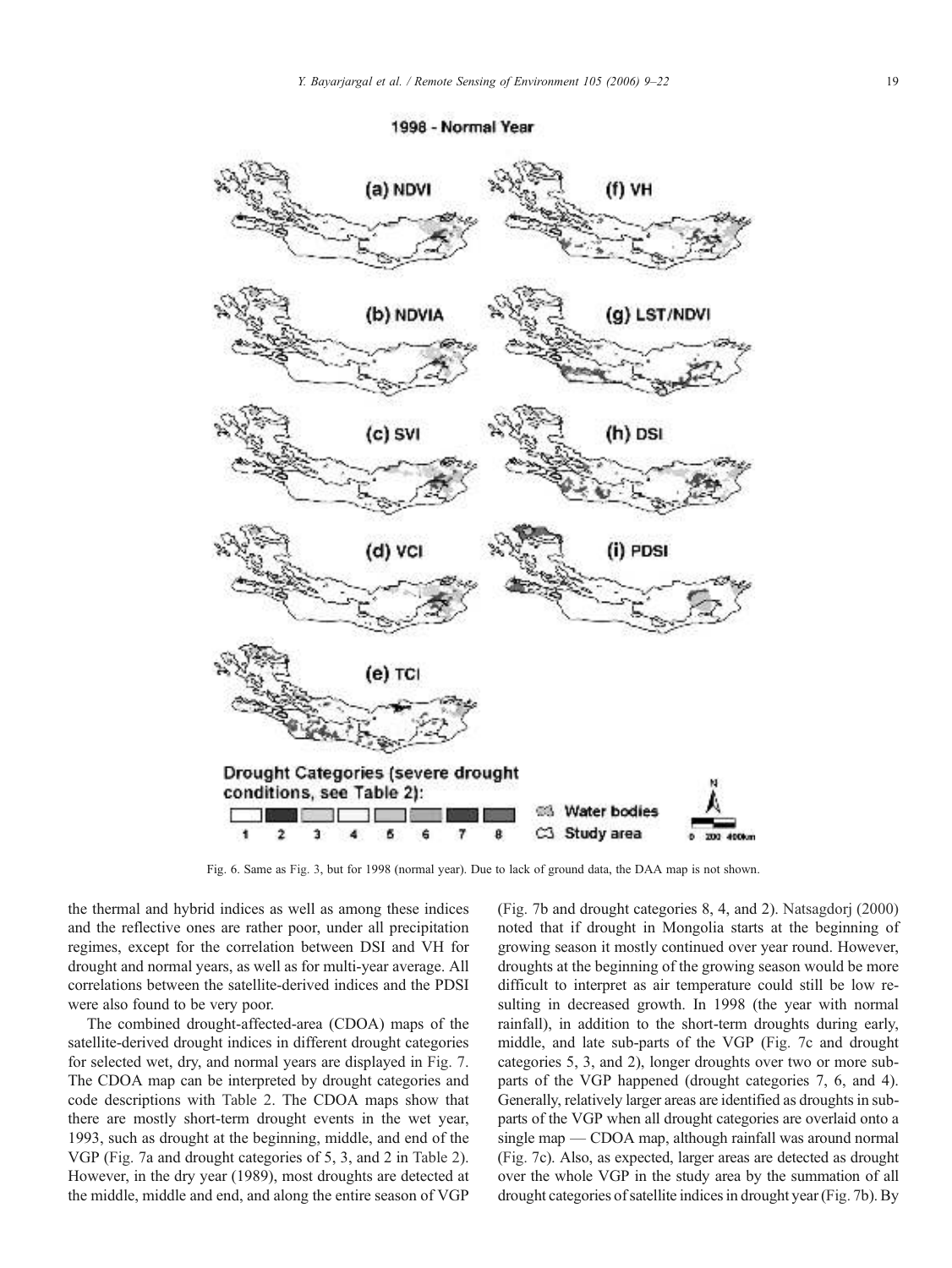

Fig. 7. Comparison of the CDOA maps of all drought indices are overlaid into a single map with drought categories at the sub-part of the VGP for 1993 year with higher than normal precipitation (a), for 1989 drought year (b), and for 1998 with normal precipitation (c).

summing all drought categories of all drought-indices, the drought area is much larger than the areas either in PDSI map (Figs. 4i, 5i and 6i) or traditional DAA maps (Figs. 4j and 5j). This might be explained by differences of observation and calculation methods between the remote sensing and meteorological measurements, although various normalization or/and interpolation approaches have been applied to those data set (e.g., a maximum value composite technique for AVHRR data set (Holben, 1986); calculate then interpolate method (McVicar & Jupp, 2002) for meteorological PDSI). Also, precision of ground measured DAA maps at the local level might not be enough to compare to the remote sensing indices.

# 6. Conclusions

Remote sensing Change Vector Analysis was used to compare the spatial distributions of drought-detection indices derived from the reflective and thermal channels of the NOAA–AVHRR sensor over the desert and desert-steppe geo-botanical zones of Mongolia. It can be concluded that:

• There are good agreements among the different satellitederived drought indices and also between these and the meteorological-derived drought-index in terms of estimation of the entire affected area in dry year.

- There is no consistent spatial overlapping among the satellitederived drought indices. Different groups of indices identify different areas as drought in different parts of the vegetation growing period and under different precipitation regimes. Reflective indices, such as NDVI or NDVI-derived NDVIA, SVI and VCI, due to their formulation, produce almost similar results. Similarities were found between the thermal index, TCI, and among the hybrid indices such as VH, LST/NDVI and DSI. This finding raises a question about the reliability of vegetation indices to assess droughts.
- There are partial agreements between the meteorological drought index PDSI and the different groups of the satellitederived drought indices.
- There is no agreement between the traditional groundobserved drought-affected-areas maps and the satellite-derived drought indices. Wider areas are identified as droughts by overlaying all the satellite-derived drought indices than by the ground-observation map. This can reveal that the precision of meteorological measurements and ground observations at the local level is not sufficient to compare remotely sensed drought indices over wide regions.
- Statistical results show that relatively higher correlations were found among the reflective indices than among the thermal and the hybrid ones. Poor correlations are found between the satellite- and meteorological-derived drought-indices.
- Finally, the differences in the ability of the eight different drought indices to detect the drought occurrences and status with respect to ground-observations emphasize the importance to study the evaluation performances of the indices for further utilization of this information.

# Acknowledgement

This project was partially supported by the EU-INCO program (Grant No. ICA2 CT 2000 10022) and partially by the USAID-CDR (Grant No. TA-MOU-00-C20-010).

# **References**

- Adyasuren, T. (1998). State of drought and desertification in Mongolia. In B. Darin (Ed.), *Environment and development issues in Mongolia* (pp. 96). Ulaanbaatar, Mongolia: InterPress.
- Agbu, P. A., & James, M. E. (1994). The NOAA/NASA pathfinder AVHRR land data set user's manual. *Goddard distributed active archive center, NASA* Greenbelt: Goddard Space Flight Center.
- Anyamba, A., Tucker, C. J., & Eastman, J. R. (2001). NDVI anomaly patterns over Africa during the 1997/98 ENSO warm event. *International Journal of Remote Sensing*, *22*, 1847−1859.
- Batima, P., Bolortsetseg, B., Mijjiddorj, R., Tumerbaatar, D., & Ulziisaihan, V. (2000). Impacts on natural resource base. In P. Batima & D. Dagvadorj (Eds.), *Climate change its impacts in Mongolia* (pp. 47−96). Mongolia: JEMR.
- Bayarjargal, Y., Adyasuren, T., & Munkhtuya, S. (2000). Drought and vegetation monitoring in the arid and semi-arid regions of the Mongolia using remote sensing and ground data. *Proceedings of 21st Asian Conference on Remote Sensing, Taipei, Taiwan*, *Vol. 1*. (pp. 372−377) Available online at http://www.gisdevelopment.net/aars/acrs/2000/ts8/ index.shtml
- Bolortsetseg, B., Bayasgalan, Sh., Dorj, B., Natsagdorj, L., & Tuvaansuren, G. (2000). Impacts on agriculture. In P. Batima & D. Dagvadorj (Eds.), *Climate change its impacts in Mongolia* (pp. 97−199). Mongolia: JEMR.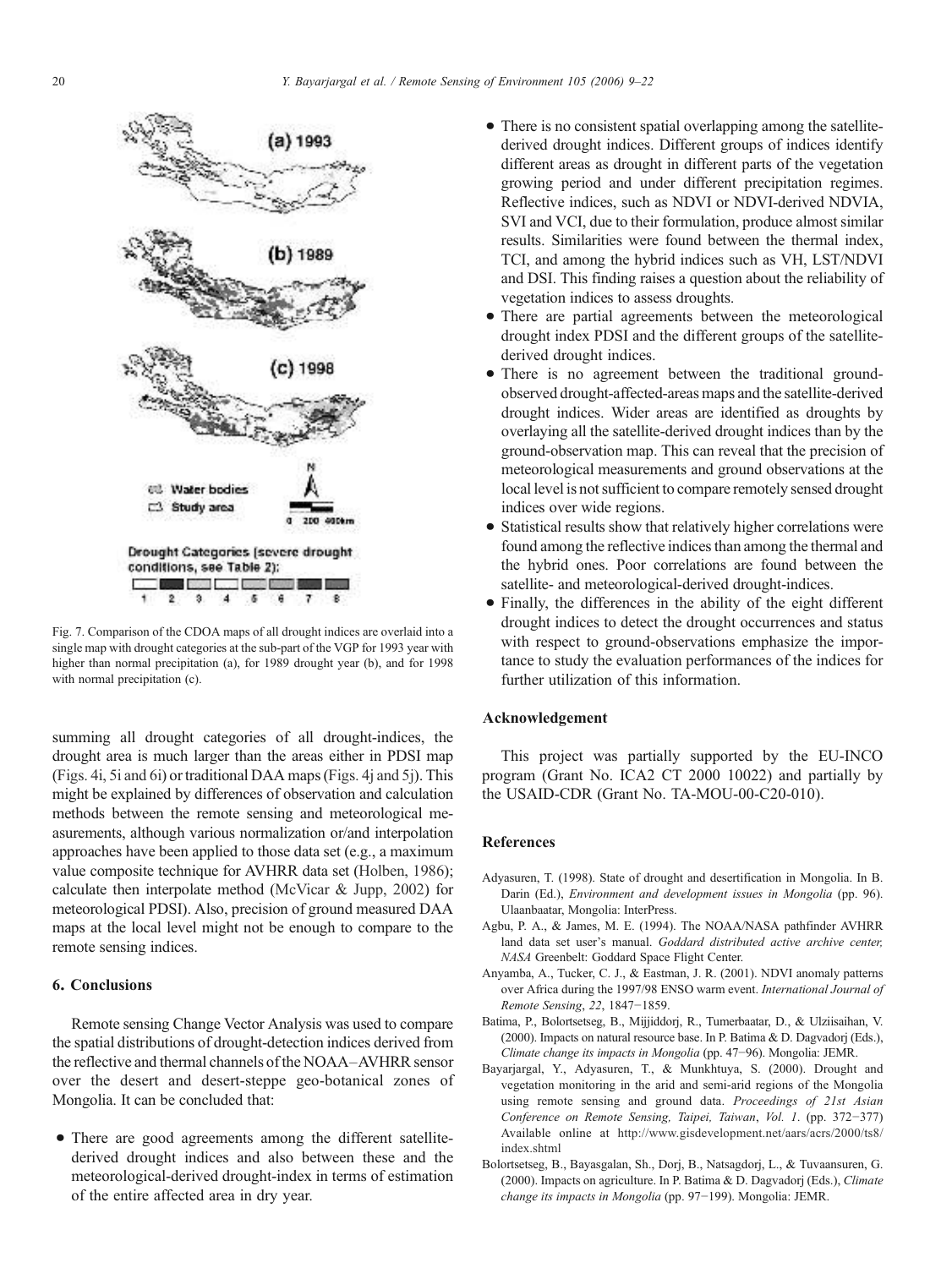- Cohen, W., & Fiorella, M. (1998). Comparison of methods for detecting conifer forest change with thematic mapper imagery. In R. S. Lunetta & C. D. Elvidge (Eds.), *Remote sensing change detection: Environmental monitoring methods and applications* (pp. 89−102). Michigan, USA: Ann Arbor Press.
- Collins, J. B., & Woodcock, C. E. (1996). An assessment of several linear change detection techniques for mapping forest mortality using multitemporal Landsat TM data. *Remote Sensing of Environment*, *56*, 66−77.
- Dai, A., Trenberth, K. E., & Karl, T. R. (1998). Global variations in droughts and wet spells: 1900–1995. *Geophysical Research Letters*, *25*, 3367−3370.
- Dai, A., Trenberth, K. E., & Qian, T. (2004). A global data set of Palmer Drought Severity Index for 1870–2002: Relationship with soil moisture and effects of surface warming. *Journal of Hydrometeorology*, *5*, 1117−1130.
- DeFries, R. S., Hansen, M. C., & Townshend, J. R. G. (2000). Global continuation fields of vegetation characteristics: A linear mixture model applied to multi-year AVHRR data. *International Journal of Remote Sensing*, *21*, 1389−1414.
- Diouf, A., & Lambin, E. F. (2001). Monitoring land-cover changes in semi-arid regions: Remote sensing data and field observations in the Ferlo, Senegal. *Journal of Arid Environments*, *48*, 129−148.

ERDAS (1997). *ERDAS field guide* (pp. 655). Atlanta: ERDAS Inc.

- Gonzalez-Alonso, F., Calle, A., Casanova, J. L., Vazquez, A., & Cuevas, J. M. (2000). Operational monitoring of drought in Spain using NOAA–AVHRR satellite images. *Proceedings of 28th International Symposium on Remote Sensing of Environment, 27*–*31 March, Cape Town, South Africa*.
- Gonzalez-Alonso, F., Cuevas, J. M., Casanova, J. L., Calle, A., & Illera, P. (1995). Drought monitoring in Spain using satellite remote sensing. In Askne (Ed.), *Sensors and environmental applications of remote sensing* (pp. 87−90). Rotterdam: Balkema.
- Gutman, G. (1990). Towards monitoring droughts from space. *Journal of Climate*, *3*, 282−295.
- Hayes, M. J., & Decker, W. L. (1998). Using satellite and real-time weather data to predict maize production. *International Journal of Biometeorology*, *42*, 10−15.
- Heim, R. R. (2002). A review of twentieth-century drought indices used in the United States. *Bulletin of the American Meteorological Society*, *84*, 1149−1165.
- Hielkema, J. U., Prince, S. D., & Astle, W. L. (1986). Rainfall and vegetation monitoring in the Savanna Zone of Sudan using the NOAA AVHRR data. *International Journal of Remote Sensing*, *7*, 1499−1513.
- Holben, B. N. (1986). Characteristics of maximum-value composite images from temporal AVHRR data. *International Journal of Remote Sensing*, *7*, 1417−1434.
- Huete, A. R., & Tucker, C. J. (1991). Investigation of soil influences on AVHRR red and near-infrared vegetation index imagery. *International Journal of Remote Sensing*, *12*, 1223−1242.
- Hulme, M., & Kelly, M. (1993). Exploring the links between desertification and climate change. *Environment*, *35*, 4−11.
- Ji, L., & Peters, A. (2003). Assessing vegetation response to drought in the northern Great Plains using vegetation and drought indices. *Remote Sensing of Environment*, *87*, 85−98.
- Johnson, R. D., & Kasischke, E. S. (1998). Change vector analysis: A technique for the multispectral monitoring of land cover and condition. *International Journal of Remote Sensing*, *19*, 411−426.
- Karnieli, A. (2000). Drought monitoring in the Negev Desert using NOAA/ AVHRR Imagery. *Proceedings of* "*Agroenviron-2000*" *2nd International Symposium on New Technologies for Environmental Monitoring and Agro-Applications, 18*–*20 October, Tekirdag* (pp. 77−82). Turkey: Trajya-University Printing Press.
- Karnieli, A., Bayasgalan, M., Bayarjargal, Y., Khudulmur, S. & Tucker C. J. (in press). Comments on the use of the Vegetation Health Index over Mongolia. *International Journal of Remote Sensing*.
- Karnieli, A., & Dall'Olmo, G. (2003). Remote sensing monitoring of desertification, phenology, and droughts. *Management of Environmental Quality: An International Journal*, *14*, 22−38.
- Karnieli, A., Shachak, M., Tsoar, H., Zaady, E., Kaufman, Y., Danin, A., et al. (1996). The effect of microphytes on the spectral reflectance of vegetation in semi-arid regions. *Remote Sensing of Environment*, *57*, 88−96.
- Kauth, R. J., & Thomas, G. S. (1976). The tessled cap—a graphic description of the spectral–temporal development of agricultural crops as seen by Landsat. *Proceedings of the Symposium on Machine Processing of Remotely Sensed Data* (pp. 4B41−4B51). West Lafayette, Indiana, USA: Purdue University.
- Kogan, F. N. (1990). Remote sensing of weather impacts on vegetation in nonhomogeneous areas. *International Journal of Remote Sensing*, *11*, 1405−1419.
- Kogan, F. N. (1995). Application of vegetation index and brightness temperature for drought detection. *Advances in Space Research*, *11*, 91−100.
- Kogan, F. N. (1997). Global drought watch from space. *Bulletin of the American Meteorological Society*, *78*, 621−636.
- Kogan, F. N. (2000). Contribution of remote sensing to drought early warning. In D. A. Wilhite, M. V. K. Sivakumar, & D. A. Wood (Eds.), *Early warning systems for drought preparedness and drought management: Proceedings of an Expert Group Meeting, 5*–*7 September, Lisbon, Portugal* (pp. 86−100). Geneva, Switzerland: WMO.
- Kogan, F. N., Usa, D. C., Stark, R., Gitelson, A., Jargalsaikhan, L., Dugarjav, C., et al. (2004). Derivation of pasture biomass in Mongolia from AVHRRbased vegetation health indices. *International Journal of Remote Sensing*, *25*, 2889−2896.
- Lambin, E. F., & Strahler, A. H. (1994). Indicators of land cover change for change vector analysis in multitemporal space at coarse spatial scales. *International Journal of Remote Sensing*, *10*, 2099−2119.
- Lambin, E. F., & Strahler, A. H. (1994). Change-vector analysis in multitemporal space: A tool to detect and categorize land-cover change processes using high temporal-resolution satellite data. *Remote Sensing of Environment*, *48*, 231−244.
- Lambin, E. F., & Ehrlich, D. (1996). The surface temperature–vegetation index space for land cover and land-cover change analysis. *International Journal of Remote Sensing*, *17*, 463−478.
- Lambin, E. F., & Ehrlich, D. (1997). Land-cover changes in Sub-Saharan Africa (1982–1991): Application of a change index based on remotely sensed surface temperature and vegetation indices at a continental scale. *Remote Sensing of Environment*, *61*, 181−200.
- Liu, W. T., & Kogan, F. N. (1996). Monitoring regional drought using the vegetation condition index. *International Journal of Remote Sensing*, *17*, 2761−2782.
- Liu, W. T., & Negron-Juarez, R. I. (2001). ENSO drought onset prediction in northeast Brazil using NDVI. *International Journal of Remote Sensing*, *22*, 3483−3501.
- Lunetta, R. S. (1998). Project formulation and analysis approaches. In R. S. Lunetta & C. D. Elvidge (Eds.), *Remote sensing change detection: Environmental monitoring methods and applications* (pp. 1−19). Michigan, USA: Ann Arbor Press.
- Lunetta, R. S., & Elvidge, C. D. (1998). *Remote sensing change detection: Environmental monitoring methods and applications* (pp. 318). Michigan, USA: Ann Arbor Press.
- Malila, W. A. (1980). Change vector analysis: An approach for detecting forest changes with Landsat. Proceedings Sixth Annual Symposium Machine Processing of Remotely Sensed Data. In P. G. Burroff & D.B. Morrison (Eds.), *Soil information systems and remote sensing and soil survey* (pp. 326−335). West Lafayette, IN: Purdue U. Lab. App. Remote Sens 3–6 June.
- Malingreau, J. -P. (1986). Global vegetation dynamics: Satellite observations over Asia. *International Journal of Remote Sensing*, *9*, 1121−1146.
- Maselli, F., Conese, C., Petkov, L., & Gilabert, M. A. (1993). Environmental monitoring and crop forecasting in the Sahel through the use of NOAA NDVI data. A case study: Niger 1986–89. *International Journal of Remote Sensing*, *14*, 3471−3487.
- McCarthy, J. J., Canziani, O. F., Leary, N. A., Dokken, D. J., & White, K. S. (2001). Climate change 2001: Impacts. *Adaptation and vulnerability* (pp. 1000). UK: Cambridge University Press.
- McVicar, T. R., & Bierwirth, P. N. (2001). Rapidly assessing the 1997 drought in Papua New Guinea using composite AVHRR imagery. *International Journal of Remote Sensing*, *22*, 2109−2128.
- McVicar, T. R., & Jupp, D. L. B. (1998). The current and potential operational uses of remote sensing to aid decisions on drought exceptional circumstances in Australia: A review. *Agricultural Systems*, *57*, 399−468.
- McVicar, T. R., & Jupp, D. L. B. (1999). Estimating one-time-of-day meteorological data from standard daily data as inputs to thermal remote